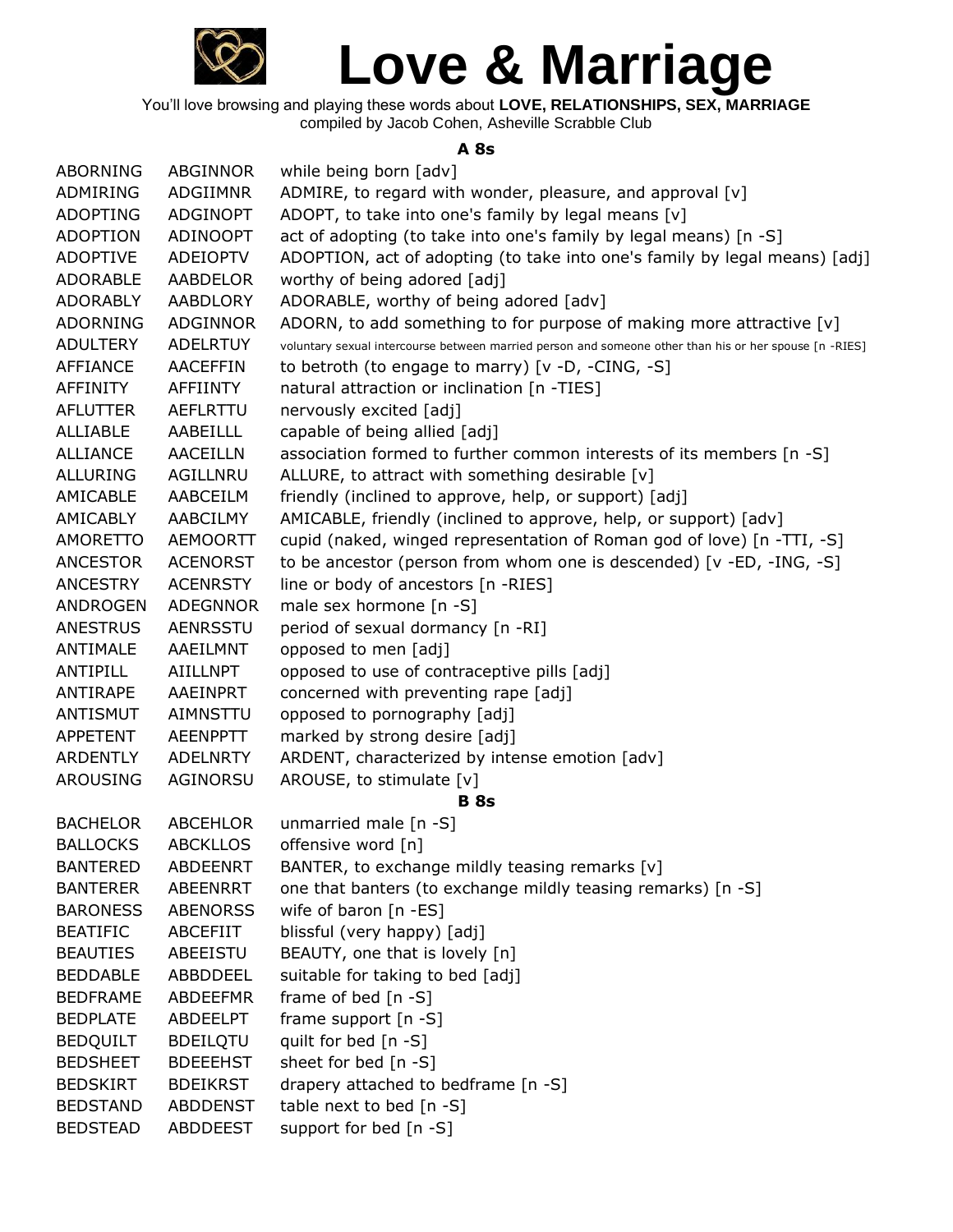

| <b>BEERIEST</b> | <b>BEEEIRST</b> | BEERY, affected by beer [adj]                            |
|-----------------|-----------------|----------------------------------------------------------|
| <b>BEFRIEND</b> | <b>BDEEFINR</b> | to act as friend to [v -ED, -ING, -S]                    |
| <b>BEGEMMED</b> | <b>BDEEEGMM</b> | BEGEM, to gem (to adorn with gems (precious stones)) [v] |
| <b>BEGLAMOR</b> | <b>ABEGLMOR</b> | to dazzle with glamor [v -ED, -ING, -S]                  |
| <b>BEKISSED</b> | <b>BEEIKSSS</b> | BEKISS, to cover with kisses [v]                         |
| <b>BEKISSES</b> | <b>BDEEIKSS</b> | BEKISS, to cover with kisses [v]                         |
| <b>BENEDICK</b> | <b>BCDEEIKN</b> | benedict (newly married man) [n -S]                      |
| <b>BENEDICT</b> | <b>BCDEEINT</b> | newly married man [n -S]                                 |
| <b>BERCEUSE</b> | <b>BCEEERSU</b> | lullaby [n -S]                                           |
| <b>BERDACHE</b> | <b>ABCDEEHR</b> | Native American male transvestite [n -S]                 |
| <b>BERINGED</b> | <b>BDEEGINR</b> | adorned with rings [adj]                                 |
| <b>BESPOUSE</b> | <b>BEEOPSSU</b> | to marry $[v -D, -SING, -S]$                             |
| <b>BEUNCLED</b> | <b>BCDEELNU</b> | having many uncles [adj]                                 |
| <b>BIGAMIES</b> | ABEGIIMS        | BIGAMY, crime of being married to two people at once [n] |
| <b>BIGAMIST</b> | ABGIIMST        | one who commits bigamy [n -S]                            |
| <b>BIGAMOUS</b> | ABGIMOSU        | guilty of bigamy [adj]                                   |
| <b>BIMBETTE</b> | <b>BBEEIMTT</b> | attractive but empty-headed young woman [n -S]           |
| <b>BIRACIAL</b> | AABCIILR        | having members of two races [adj]                        |
| <b>BISEXUAL</b> | ABEILSUX        | one who is attracted to both sexes [n -S]                |
| <b>BLISSFUL</b> | <b>BFILLSSU</b> | very happy [adj]                                         |
| <b>BLISSING</b> | <b>BGIILNSS</b> | BLISS, to experience or produce ecstasy [v]              |
| <b>BOINKING</b> | <b>BGIIKNNO</b> | BOINK, offensive word [v]                                |
| <b>BOLLOCKS</b> | <b>BCKLLOOS</b> | offensive word [n]                                       |
| <b>BONHOMIE</b> | <b>BEHIMNOO</b> | friendliness [n -S]                                      |
| <b>BORDELLO</b> | <b>BDELLOOR</b> | brothel (house of prostitution) [n -S]                   |
| <b>BOYCHICK</b> | <b>BCCHIKOY</b> | boychik (young man) [n -S]                               |
| <b>BOYISHLY</b> | <b>BHILOSYY</b> | BOYISH, resembling boy (male child (young person)) [adv] |
| <b>BRETHREN</b> | <b>BEEHNRRT</b> | BROTHER, male sibling [n]                                |
| <b>BRIDALLY</b> | ABDILLRY        | in manner befitting bride [adv]                          |
| <b>BROMANCE</b> | <b>ABCEMNOR</b> | close, nonsexual relationship between men [n -S]         |
| <b>BRUNETTE</b> | <b>BEENRTTU</b> | dark-haired female [n -S]                                |
| <b>BUDDYING</b> | <b>BDDGINUY</b> | BUDDY, to become close friends [v]                       |
| <b>BUNDLING</b> | <b>BDGILNNU</b> | former courtship custom [n -S]                           |
| <b>BUNKMATE</b> | ABEKMNTU        | person with whom sleeping quarters are shared [n -S]     |
| <b>BUSTIEST</b> | <b>BEISSTTU</b> | BUSTY, full-bosomed [adj]                                |
| <b>BUSTLINE</b> | <b>BEILNSTU</b> | distance around bust (upper torso of woman) [n -S]       |
| <b>BUTCHEST</b> | <b>BCEHSTTU</b> | BUTCH, being very short haircut [adj]                    |
| <b>BUXOMEST</b> | <b>BEMOSTUX</b> | BUXOM, healthily plump [adj]                             |
|                 |                 | C <sub>8s</sub>                                          |
| <b>CAMISOLE</b> | <b>ACEILMOS</b> | brief negligee [n -S]                                    |
| <b>CANOODLE</b> | <b>ACDELNOO</b> | to caress $[v -D, -LING, -S]$                            |
| <b>CAREFREE</b> | <b>ACEEEFRR</b> | being without worry or anxiety [adj]                     |
| <b>CARESSED</b> | <b>ACDEERSS</b> | CARESS, to touch lovingly [v]                            |
| <b>CARESSER</b> | <b>ACEERRSS</b> | one that caresses (to touch lovingly) [n -S]             |
| <b>CARESSES</b> | <b>ACEERSSS</b> | CARESS, to touch lovingly [v]                            |
| CARNALLY        | <b>AACLLNRY</b> | CARNAL, pertaining to bodily appetites [adv]             |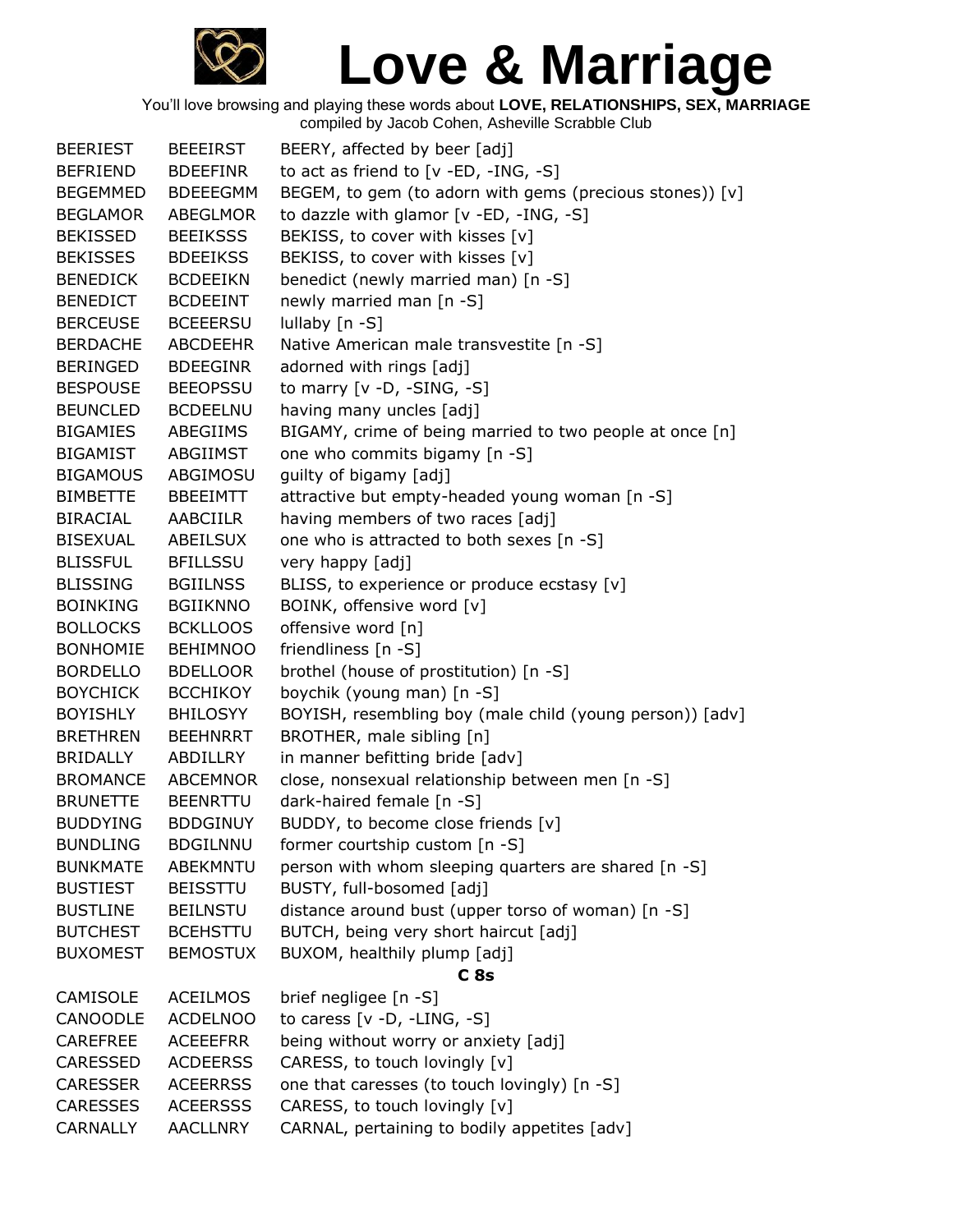

| <b>CAROUSER</b> | <b>ACEORRSU</b> | one that carouses (to engage in carousal) [n -S]                           |
|-----------------|-----------------|----------------------------------------------------------------------------|
| <b>CASTRATO</b> | <b>AACORSTT</b> | singer castrated in boyhood [n -S or -TI]                                  |
| <b>CATAMITE</b> | AACEIMTT        | boy used for sodomy [n -S]                                                 |
| <b>CATHOUSE</b> | <b>ACEHOSTU</b> | brothel (house of prostitution) [n -S]                                     |
| <b>CELIBACY</b> | <b>ABCCEILY</b> | abstention from sexual intercourse [n -CIES]                               |
| <b>CELIBATE</b> | ABCEEILT        | one who lives life of celibacy (abstention from sexual intercourse) [n -S] |
| <b>CERVICAL</b> | <b>ACCEILRV</b> | pertaining to cervix [adj]                                                 |
| <b>CESAREAN</b> | <b>AACEENRS</b> | method of child delivery [n -S]                                            |
| <b>CESARIAN</b> | <b>AACEINRS</b> | cesarean (method of child delivery) [n -S]                                 |
| CHARISMA        | <b>AACHIMRS</b> | special magnetic appeal [n -S, -TA]                                        |
| <b>CHARMING</b> | <b>ACGHIMNR</b> | pleasing [adj -ER, -EST] / CHARM, to attract irresistibly [v]              |
| <b>CHASTELY</b> | <b>ACEHLSTY</b> | CHASTE, morally pure [adv]                                                 |
| <b>CHASTEST</b> | <b>ACEHSSTT</b> | CHASTE, morally pure [adj]                                                 |
| <b>CHASTITY</b> | ACHISTTY        | moral purity [n -TIES]                                                     |
| <b>CHATLINE</b> | <b>ACEHILNT</b> | telephone service that allows conversation among several callers [n -S]    |
| <b>CHILDBED</b> | <b>BCDDEHIL</b> | state of being woman giving birth [n -ES]                                  |
| <b>CHILDING</b> | <b>CDGHIILN</b> | pregnant (carrying developing fetus in uterus) [adj]                       |
| <b>CHILDISH</b> | <b>CDHHIILS</b> | resembling child young person [adj]                                        |
| <b>CHILDREN</b> | <b>CDEHILNR</b> | CHILD, young person [n]                                                    |
| <b>CHIPPIES</b> | <b>CEHIIPPS</b> | CHIPPY, prostitute [n]                                                     |
| <b>CHIVALRY</b> | <b>ACHILRVY</b> | knightly behavior and skill [n -RIES]                                      |
| <b>CHUMMIER</b> | <b>CEHIMMRU</b> | CHUMMY, friendly (inclined to approve, help, or support) [adj]             |
| <b>CHUMMILY</b> | <b>CHILMMUY</b> | CHUMMY, friendly (inclined to approve, help, or support) [adv]             |
| <b>CHUMMING</b> | CGHIMMNU        | CHUM, to be close friends with someone [v]                                 |
| <b>CHUMSHIP</b> | <b>CHHIMPSU</b> | friendship [n -S]                                                          |
| <b>CICISBEO</b> | <b>BCCEIIOS</b> | lover of married woman [n -EI, -S]                                         |
| <b>CLANNISH</b> | <b>ACHILNNS</b> | characteristic of clan [adj]                                               |
| <b>CLANSMAN</b> | <b>AACLMNNS</b> | member of clan [n -MEN]                                                    |
| <b>CLITORAL</b> | <b>ACILLORT</b> | CLITORIS, sex organ [adj]                                                  |
| <b>CLITORIC</b> | <b>CCIILORT</b> | CLITORIS, sex organ [adj]                                                  |
| <b>CLITORIS</b> | <b>CIILORST</b> | sex organ [n -ES, -RIDES]                                                  |
| <b>CLUBABLE</b> | ABBCELLU        | sociable [adj]                                                             |
| <b>CLUBBIER</b> | <b>BBCEILRU</b> | CLUBBY, characteristic of club [adj]                                       |
| <b>CLUBBING</b> | <b>BBCGILNU</b> | CLUB, to form club (organized group of persons) [v]                        |
| <b>CLUBBISH</b> | <b>BBCHILSU</b> | clubby (characteristic of club) [adj]                                      |
| <b>CLUBMATE</b> | <b>ABCELMTU</b> | fellow member of club [n -S]                                               |
| <b>CLUBROOM</b> | <b>BCLMOORU</b> | room for club's meetings [n -S]                                            |
| <b>COCOONER</b> | <b>CCENOOOR</b> | one who retreats to private world of family [n -S]                         |
| <b>COENAMOR</b> | <b>ACEMNOOR</b> | to inflame with mutual love [v -ED, -ING -S]                               |
| <b>COIFFURE</b> | <b>CEFFIORU</b> | to coif (to style hair) $[v -D, -RING, -S]$                                |
| <b>COITALLY</b> | <b>ACILLOTY</b> | COITUS, sexual intercourse [adv]                                           |
| <b>COITUSES</b> | <b>CEIOSSTU</b> | COITUS, sexual intercourse [n]                                             |
| <b>COLPITIS</b> | <b>CIILOPST</b> | vaginal inflammation [n -ES]                                               |
| <b>COMPADRE</b> | <b>ACDEMOPR</b> | close friend [n -S]                                                        |
| <b>COMPLICE</b> | <b>CCEILMOP</b> | associate [n -S]                                                           |
| <b>CONFRERE</b> | <b>CEEFNORR</b> | colleague [n -S]                                                           |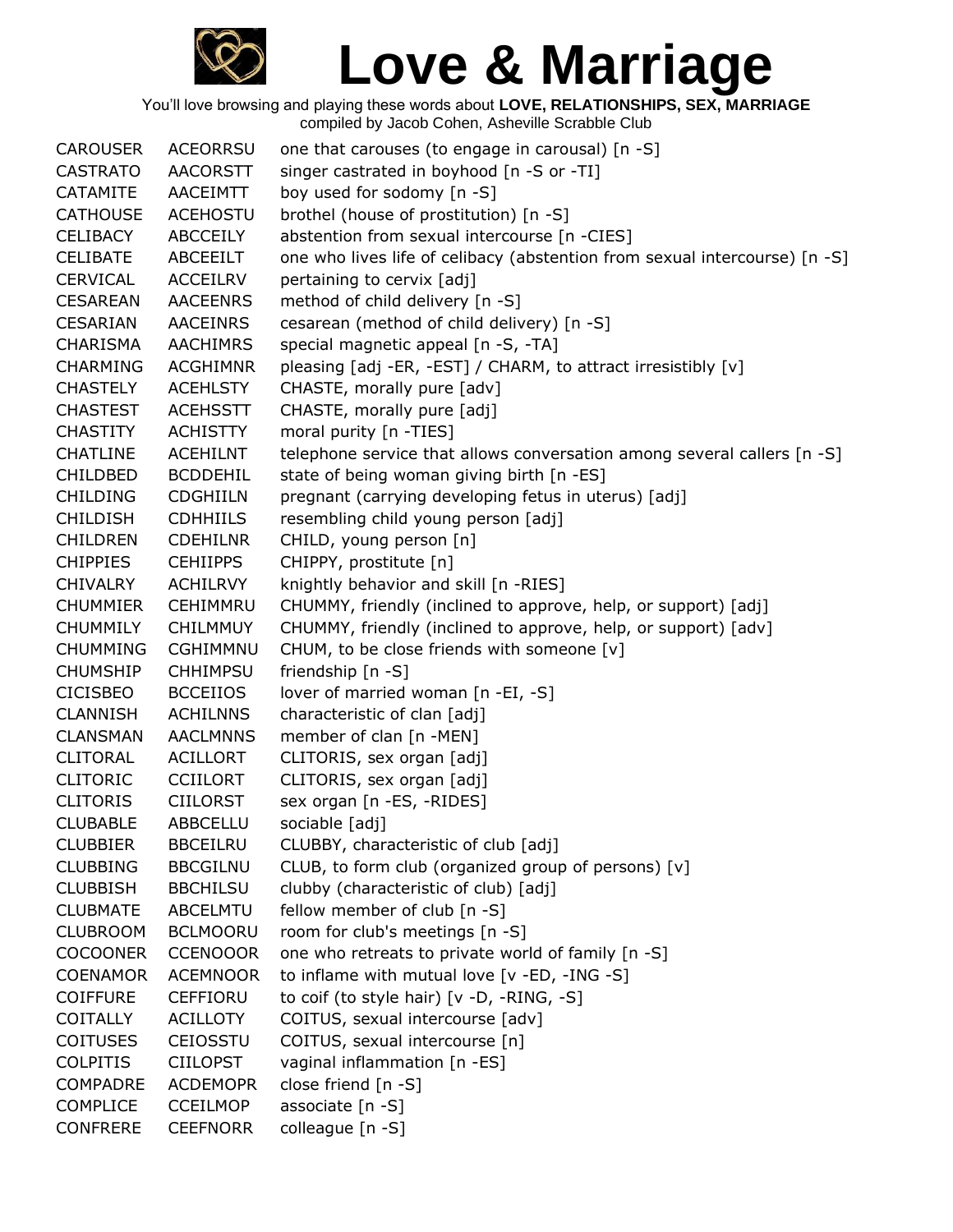

| CONJUGAL        | ACGJLNOU        | pertaining to marriage (legal union of two persons of opposite or same sex) [adj] |
|-----------------|-----------------|-----------------------------------------------------------------------------------|
| <b>COOINGLY</b> | <b>CGILNOOY</b> | in manner of cooing doves, affectionately [adv]                                   |
| <b>COPARENT</b> | <b>ACENOPRT</b> | to share in custody of one's child [v -ED, -ING, -S]                              |
| <b>COPULATE</b> | <b>ACELOPTU</b> | to engage in coitus [v -D, -TING, -S]                                             |
| <b>COQUETRY</b> | <b>CEOQRTUY</b> | flirtatious behavior [n -RIES]                                                    |
| <b>COQUETTE</b> | CEEOQTTU        | coquet (to flirt) [v -D, -TTING, -S]                                              |
| <b>CORSETED</b> | <b>CDEEORST</b> | CORSET, to fit with corset (supporting undergarment) [v]                          |
| <b>COSSETED</b> | <b>CDEEOSST</b> | COSSET, to fondle (to caress (to touch lovingly)) [v]                             |
| <b>COTQUEAN</b> | <b>ACENOQTU</b> | vulgar woman [n -S]                                                               |
| <b>COURTING</b> | <b>CGINORTU</b> | COURT, to woo (to seek affection of) [v]                                          |
| <b>COUSINLY</b> | <b>CILNOSUY</b> | COUSIN, child of one's aunt or uncle [adj]                                        |
| <b>COUSINRY</b> | <b>CINORSUY</b> | cousins collectively [n -RIES]                                                    |
| <b>CRADLING</b> | <b>ACDGILNR</b> | CRADLE, to nurture during infancy [v]                                             |
| <b>CRUISIER</b> | CEIIRRSU        | CRUISEY, cruisy (frequented by homosexuals seeking partners) [adj] / CRUISY [adj] |
| <b>CUDDLIER</b> | CDDEILRU        | CUDDLY, fit for cuddling (to hug tenderly) [adj]                                  |
| <b>CUDDLING</b> | CDDGILNU        | CUDDLE, to hug tenderly [v]                                                       |
| <b>CULTLIKE</b> | <b>CEIKLLTU</b> | resembling cult (group of zealous devotees) [adj]                                 |
| <b>CULTUSES</b> | CELSSTUU        | CULTUS, cult (group of zealous devotees) [n]                                      |
| <b>CUPIDITY</b> | <b>CDIIPTUY</b> | greed; lust [n -TIES]                                                             |
| <b>CUTENESS</b> | <b>CEENSSTU</b> | quality of being cute (pleasingly attractive) [n -ES]                             |
| <b>CYBERSEX</b> | <b>BCEERSXY</b> | online sex-oriented conversation [n -ES]                                          |
| <b>CZARITZA</b> | <b>AACIRTZZ</b> | czarina (wife of czar) [n -S]                                                     |
|                 |                 | <b>D</b> 8s                                                                       |
| <b>DAMOSELS</b> | <b>ADELMOSS</b> | DAMOSEL, damsel (maiden (young unmarried woman)) [n]                              |
| <b>DAMOZELS</b> | ADELMOSZ        | DAMOZEL, damsel (maiden (young unmarried woman)) [n]                              |
| <b>DANDLERS</b> | <b>ADDELNRS</b> | DANDLER, one that dandles (to fondle (to caress)) [n]                             |
| <b>DANDLING</b> | ADDGILNN        | DANDLE, to fondle (to caress (to touch lovingly)) [v]                             |
| <b>DARLINGS</b> | ADGILNRS        | DARLING, much-loved person [n]                                                    |
| <b>DAUGHTER</b> | ADEGHRTU        | female child (young person) [n -S]                                                |
| <b>DAUPHINE</b> | ADEHINPU        | wife of dauphin (eldest son of French king) [n -S]                                |
| <b>DEARESTS</b> | <b>ADEERSST</b> | DEAREST, much-loved person [n]                                                    |
| <b>DEARNESS</b> | <b>ADEENRSS</b> | state of being dear (greatly loved) [n -ES]                                       |
| <b>DEFLOWER</b> | <b>DEEFLORW</b> | to deprive of flowers [v -ED, -ING, -S]                                           |
| <b>DEFRIEND</b> | <b>DDEEFINR</b> | to remove (person's name) from list of friends [v -ED, -ING, -S]                  |
| <b>DEGENDER</b> | <b>DDEEEGNR</b> | to remove references to one's gender [v -ED, -ING, -S]                            |
| <b>DEMURELY</b> | <b>DEELMRUY</b> | DEMURE, shy and modest [adv]                                                      |
| <b>DEMUREST</b> | <b>DEEMRSTU</b> | DEMURE, shy and modest [adj]                                                      |
| <b>DEPRAVER</b> | ADEEPRRV        | one that depraves (to corrupt in morals) [n -S]                                   |
| <b>DERRIERE</b> | <b>DEEEIRRR</b> | buttocks [n]                                                                      |
| <b>DESIRING</b> | <b>DEGIINRS</b> | DESIRE, to wish for [v]                                                           |
| <b>DESIROUS</b> | <b>DEIORSSU</b> | desiring (to wish for) [adj]                                                      |
| <b>DEVOTING</b> | <b>DEGINOTV</b> | DEVOTE, to give oneself wholly to [v]                                             |
| <b>DEVOTION</b> | <b>DEINOOTV</b> | act of devoting (to give oneself wholly to) [n -S]                                |
| <b>DIGAMIES</b> | ADEGIIMS        | DIGAMY, second legal marriage [n]                                                 |
| <b>DIGAMIST</b> | ADGIIMST        | one who practices digamy [n -S]                                                   |
| <b>DIGAMOUS</b> | ADGIMOSU        | DIGAMY, second legal marriage [adj]                                               |
|                 |                 |                                                                                   |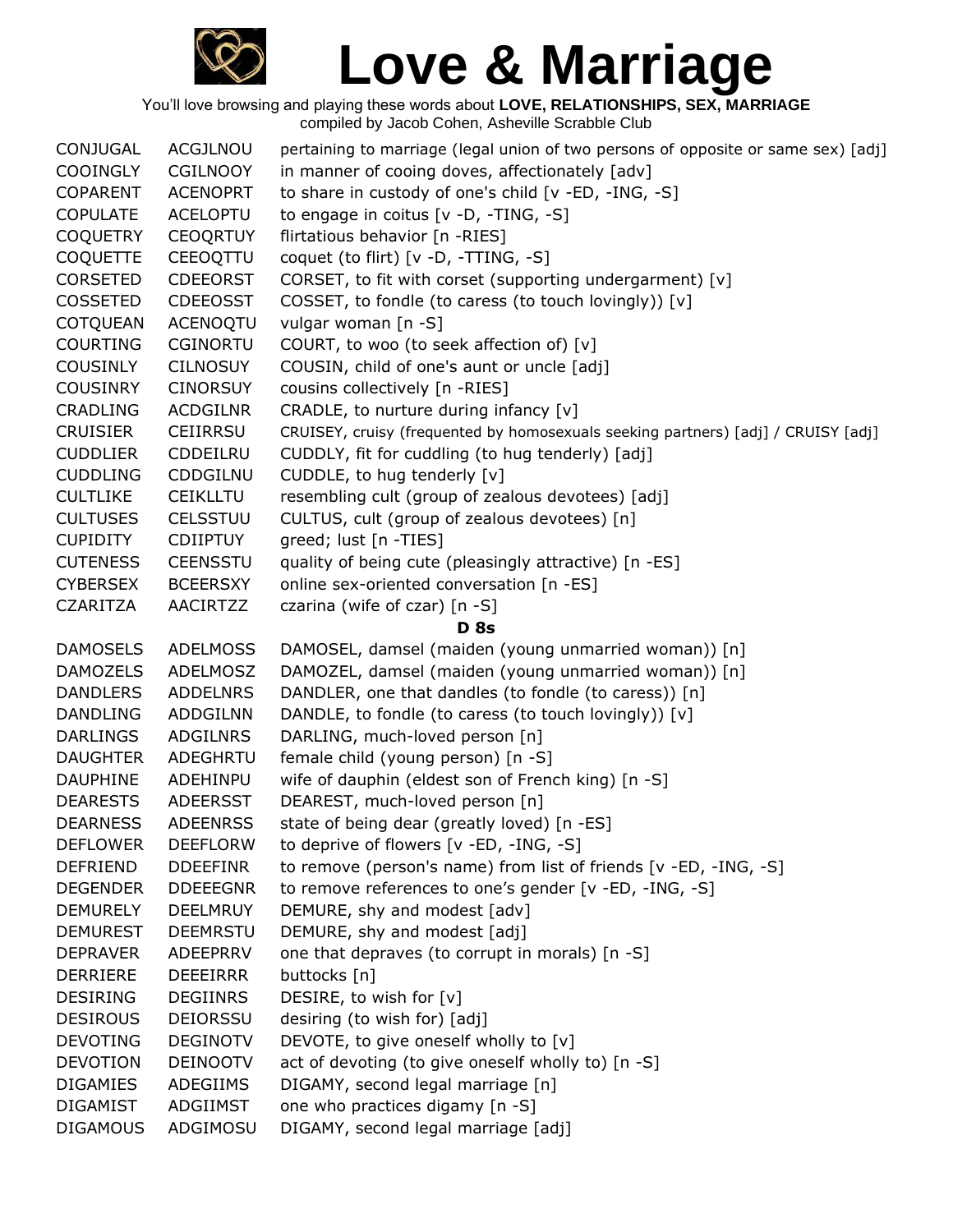

| <b>DIGHTING</b> | <b>DGGHIINT</b> | DIGHT, to adorn (to add something to for purpose of making more attractive) [v] |
|-----------------|-----------------|---------------------------------------------------------------------------------|
| <b>DISHIEST</b> | <b>DEHIISST</b> | DISHY, attractive [adj]                                                         |
| <b>DIVORCEE</b> | <b>CDEEIORV</b> | divorced woman [n -S]                                                           |
| <b>DIVORCER</b> | <b>CDEIORRV</b> | one that divorces (to terminate marriage contract between) [n -S]               |
| <b>DOGGIEST</b> | <b>DEGGIOST</b> | DOGGY, resembling or suggestive of dog [adj]                                    |
| <b>DOTINGLY</b> | <b>DGILNOTY</b> | in excessively affectionate manner [adv]                                        |
| <b>DOWERIES</b> | <b>DEEIORSW</b> | DOWERY, dowry (money or property wife brings to her husband at marriage) [n]    |
| <b>DOWERING</b> | <b>DEGINORW</b> | DOWER, to provide with dowry [v]                                                |
| <b>DOWSABEL</b> | <b>ABDELOSW</b> | sweetheart [n -S]                                                               |
| <b>DUDISHLY</b> | <b>DDHILSUY</b> | in manner of dude (one that dresses up in flashy clothes) [adv]                 |
| <b>DULCINEA</b> | ACDEILNU        | sweetheart $[n -S]$                                                             |
| <b>DYSTOCIA</b> | <b>ACDIOSTY</b> | difficult labor and delivery in childbirth [n -S]                               |
|                 |                 | E <sub>8s</sub>                                                                 |
| <b>ECSTATIC</b> | <b>ACCEISTT</b> | one that is subject to ecstasies [n -S]                                         |
| <b>EMBRACER</b> | <b>ABCEEMRR</b> | one that embraces (to hug (to clasp tightly in arms)) [n -S]                    |
| <b>EMPATHIC</b> | <b>ACEHIMPT</b> | EMPATHY, imaginative identification with another's thoughts and feelings [adj]  |
| <b>ENAMORED</b> | <b>ADEEMNOR</b> | ENAMOR, to inspire with love $[v]$                                              |
| <b>ENDEARED</b> | ADDEEENR        | ENDEAR, to make dear or beloved [v]                                             |
| <b>ENDEAVOR</b> | ADEENORV        | to make effort [v -ED, -ING, -S]                                                |
| <b>ENDOGAMY</b> | <b>ADEGMNOY</b> | marriage within particular group [n -MIES]                                      |
| <b>ENJOYING</b> | EGIJNNOY        | ENJOY, to receive pleasure from [v]                                             |
| <b>ENOPHILE</b> | <b>EEHILNOP</b> | oenophile (lover or connoisseur of wine) [n -S]                                 |
| <b>ENRAVISH</b> | <b>AEHINRSV</b> | to delight greatly [v -ED, -ING, -ES]                                           |
| <b>ENTHRALL</b> | <b>AEHLLNRT</b> | to charm (to attract irresistibly) [v -ED, -ING, -S]                            |
| <b>ENTICING</b> | <b>CEGIINNT</b> | ENTICE, to allure (to attract with something desirable) [v]                     |
| <b>ENTRANCE</b> | <b>ACEENNRT</b> | to fill with delight or wonder [v -D, -CING, -S]                                |
| <b>ERECTILE</b> | <b>CEEEILRT</b> | capable of being raised upright [adj]                                           |
| <b>EROGENIC</b> | <b>CEEGINOR</b> | arousing sexual desire [adj]                                                    |
| <b>EROTICAL</b> | <b>ACEILORT</b> | EROTIC, amatory poem [adj]                                                      |
| <b>EROTICAS</b> | <b>ACEIORST</b> | EROTICA, literature or art dealing with sexual love [n]                         |
| <b>ESCAPADE</b> | <b>AACDEEPS</b> | reckless adventure [n -S]                                                       |
| <b>ESPIEGLE</b> | <b>EEEGILPS</b> | playful (frolicsome) [adj]                                                      |
| <b>ESPOUSAL</b> | <b>AELOPSSU</b> | marriage ceremony [n -S]                                                        |
| <b>ESPOUSER</b> | <b>EEOPRSSU</b> | one that espouses (to marry (to enter into marriage)) [n -S]                    |
| <b>ESTRANGE</b> | <b>AEEGNRST</b> | to alienate (to make indifferent or unfriendly) [v -D, -GING, -S],              |
| <b>ESTROGEN</b> | <b>EEGNORST</b> | female sex hormone promoting or producing estrus [n -S]                         |
| <b>EUPHORIA</b> | AEHIOPRU        | feeling of well-being [n -S]                                                    |
| <b>EUPHORIC</b> | <b>CEHIOPRU</b> | EUPHORIA, feeling of well-being [adj]                                           |
| <b>EXCITING</b> | <b>CEGIINTX</b> | EXCITE, to arouse emotions of $[v]$                                             |
| <b>EXOGAMIC</b> | ACEGIMOX        | EXOGAMY, marriage outside of particular group [adj]                             |
| <b>EYELINER</b> | EEEILNRY        | makeup for eyes [n -S]                                                          |
|                 |                 | F <sub>8s</sub>                                                                 |
| FAMILIAL        | AAFIILLM        | pertaining to family (group of persons related by blood or marriage) [adj]      |
| <b>FAMILIAR</b> | AAFIILMR        | close friend or associate [n -S]                                                |
| <b>FAMILIES</b> | <b>AEFIILMS</b> | FAMILY, group of persons related by blood or marriage [n]                       |
| FAMILISM        | AFIILMMS        | social structure in which family takes precedence over individual [n -S]        |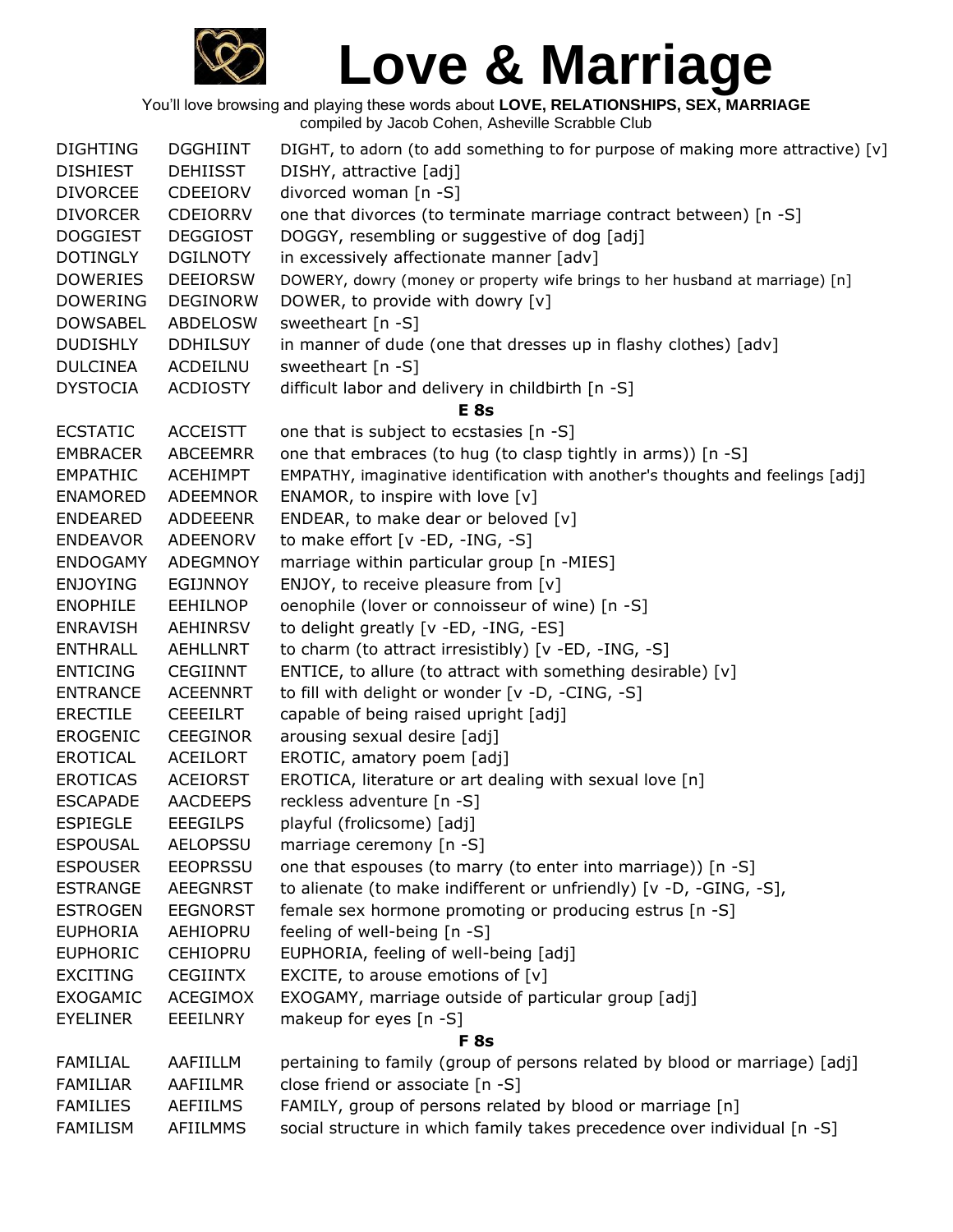

| <b>FAMILIST</b> | <b>AFILILMST</b> | FAMILISM, social structure in which family takes precedence over individual [n -S]         |
|-----------------|------------------|--------------------------------------------------------------------------------------------|
| <b>FARMWIFE</b> | AEFFIMRW         | farmer's wife [n -IVES]                                                                    |
| <b>FATHERLY</b> | <b>AEFHLRTY</b>  | parental [adj]                                                                             |
| <b>FAVORITE</b> | <b>AEFIORTV</b>  | person or thing preferred above all others [n -S]                                          |
| <b>FELICITY</b> | <b>CEFIILTY</b>  | happiness [n -TIES]                                                                        |
| <b>FELLATIO</b> | AEFILLOT         | oral stimulation of penis [n -S]                                                           |
| <b>FELLATOR</b> | <b>AEFLLORT</b>  | one that fellates (to perform fellatio (oral stimulation of penis)) [n -S]                 |
| <b>FELLOWLY</b> | <b>EFLLLOWY</b>  | friendly (inclined to approve, help, or support) [adj]                                     |
| <b>FEMININE</b> | EEFIIMNN         | word or form having feminine gender [n -S]                                                 |
| <b>FEMINISE</b> | <b>EEFIIMNS</b>  | to feminize (to make womanly) [v -D, -SING, -S]                                            |
| <b>FEMINISM</b> | <b>EFIIMMNS</b>  | doctrine advocating rights for women equal to those of men [n -S]                          |
| <b>FEMINIST</b> | <b>EFIIMNST</b>  | supporter of feminism [n -S]                                                               |
| <b>FEMINITY</b> | <b>EFIIMNTY</b>  | quality of being womanly (having qualities of woman) [n -TIES]                             |
| <b>FETICHES</b> | <b>CEEFHIST</b>  | FETICH, fetish (object believed to have magical power) [n]                                 |
| <b>FETISHES</b> | <b>EEFHISST</b>  | FETISH, object believed to have magical power [n]                                          |
| <b>FILIALLY</b> | AFIILLLY         | FILIAL, pertaining to son or daughter [adv]                                                |
| <b>FILICIDE</b> | <b>CDEFIIIL</b>  | killing of one's child [n -S]                                                              |
| <b>FINERIES</b> | <b>EEFIINRS</b>  | FINERY, elaborate adornment [n]                                                            |
| <b>FLIRTIER</b> | EFIILRRT         | FLIRTY, given to flirting (to behave amorously) [adj]                                      |
| <b>FLIRTING</b> | <b>FGIILNRT</b>  | FLIRT, to behave amorously without serious intent [v]                                      |
| <b>FOETUSES</b> | <b>EEFOSSTU</b>  | FOETUS, fetus (unborn organism carried within womb in later stages of its development) [n] |
| <b>FOLKLIFE</b> | <b>EFFIKLLO</b>  | traditions, skills, and products of people [n -S, -IVES]                                   |
| <b>FOLKLORE</b> | <b>EFKLLOOR</b>  | lore of people [n -S]                                                                      |
| <b>FOLKMOOT</b> | <b>FKLMOOOT</b>  | general assembly of people in early England [n -S]                                         |
| <b>FOLKMOTE</b> | <b>EFKLMOOT</b>  | folkmoot general assembly of people in early England) [n -S]                               |
| <b>FOLKSIER</b> | <b>EFIKLORS</b>  | FOLKSY, friendly (inclined to approve, help, or support) [adj]                             |
| <b>FOLKSILY</b> | <b>FIKLLOSY</b>  | FOLKSY, friendly (inclined to approve, help, or support) [adv]                             |
| <b>FOLKTALE</b> | <b>AEFKLLOT</b>  | tale forming part of oral tradition of people [n -S]                                       |
| <b>FONDLING</b> | <b>DFGILNNO</b>  | one that is fondled [n -S] / FONDLE, to caress (to touch lovingly) [v]                     |
| <b>FONDNESS</b> | <b>DEFNNOSS</b>  | affection (fond attachment, devotion, or love) [n -ES]                                     |
| <b>FOREBEAR</b> | <b>ABEEFORR</b>  | ancestor [n -S]                                                                            |
| <b>FOREMILK</b> | <b>EFIKLMOR</b>  | milk secreted immediately after childbirth [n -S]                                          |
| <b>FOREPLAY</b> | <b>AEFLOPRY</b>  | erotic stimulation preceding sexual intercourse [n -S]                                     |
| <b>FORESKIN</b> | <b>EFIKNORS</b>  | prepuce (fold of skin covering penis) [n -S]                                               |
| <b>FOXINESS</b> | <b>EFINOSSX</b>  | state of being foxy (crafty) [n -S]                                                        |
| <b>FRIENDED</b> | <b>DDEEFINR</b>  | FRIEND, to enter into warm association with [v]                                            |
| <b>FRIENDLY</b> | <b>DEFILNRY</b>  | one who is friendly (inclined to approve, help, or support) [n -LIES]                      |
| <b>FRISKIER</b> | <b>EFIIKRRS</b>  | FRISKY, lively and playful [adj]                                                           |
| <b>FRISKILY</b> | <b>FIIKLRSY</b>  | FRISKY, lively and playful [adv]                                                           |
| <b>FRISKING</b> | <b>FGIIKNRS</b>  | FRISK, to move or leap about playfully [v]                                                 |
| <b>FRIVOLED</b> | <b>DEFILORV</b>  | FRIVOL, to behave playfully [v]                                                            |
| <b>FRIVOLER</b> | <b>EFILORRV</b>  | one that frivols (to behave playfully) [n -S]                                              |
| <b>FROLICKY</b> | <b>CFIKLORY</b>  | FROLIC, to play and run about merrily [adj]                                                |
| <b>FROTTAGE</b> | <b>AEFFGORT</b>  | masturbation by rubbing against another person [n -S]                                      |
| <b>FROTTEUR</b> | <b>EFORRTTU</b>  | one who practices frottage (masturbation by rubbing against another person) [n -S]         |
| <b>FRUITFUL</b> | <b>FFILRTUU</b>  | producing abundantly [adj -LLER, -LLEST]                                                   |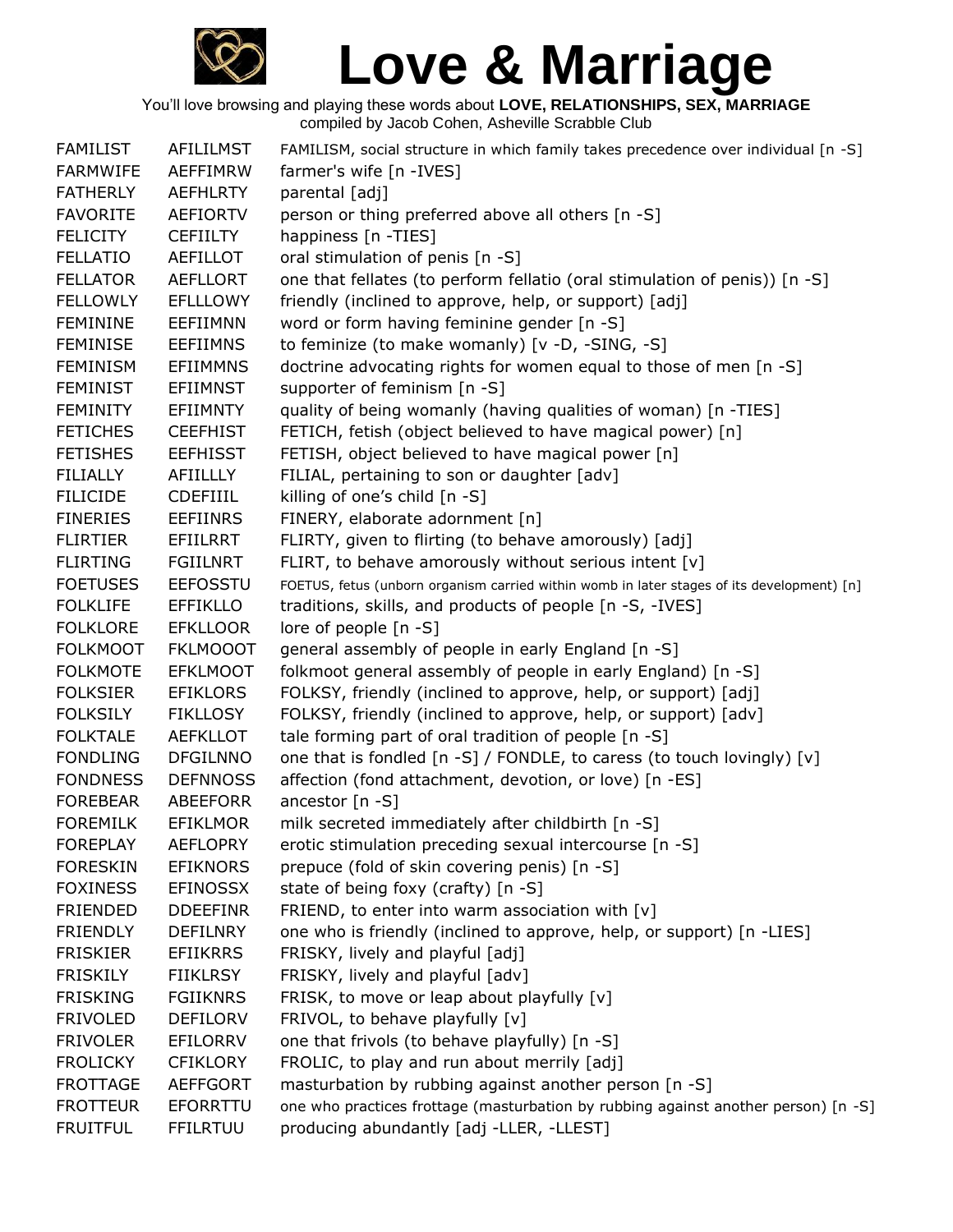

You'll love browsing and playing these words about **LOVE, RELATIONSHIPS, SEX, MARRIAGE** compiled by Jacob Cohen, Asheville Scrabble Club

#### **G 8s**

| <b>GAMBOLED</b> | ABDEGLMO        | GAMBOL, to leap about playfully [v]                              |
|-----------------|-----------------|------------------------------------------------------------------|
| <b>GAMESOME</b> | <b>AEEGMMOS</b> | playful (frolicsome) [adj]                                       |
| <b>GENIALLY</b> | AEGILLNY        | GENIAL, having pleasant or friendly manner [adv]                 |
| <b>GENITALS</b> | <b>AEGILNST</b> | sexual organs [n GENITALS]                                       |
| <b>GENOGRAM</b> | <b>AEGGMNOR</b> | diagram of history of behavior patterns of family [n -S]         |
| <b>GENTLEST</b> | <b>EEGLNSTT</b> | GENTLE, mild (not harsh or rough) [adj]                          |
| <b>GESTURER</b> | <b>EEGRRSTU</b> | one that gestures (to express by bodily motion) [n -S]           |
| <b>GIGGLING</b> | <b>GGGGIILN</b> | GIGGLE, to laugh in silly manner [v]                             |
| <b>GIRLHOOD</b> | <b>DGHILOOR</b> | state of being girl [n -S]                                       |
| <b>GIRLIEST</b> | <b>EGIILRST</b> | GIRLY, girlie (girlish (having characteristics of girl)) [adj]   |
| <b>GLADDEST</b> | <b>ADDEGLST</b> | GLAD, feeling pleasure [adj]                                     |
| <b>GLADDING</b> | ADDGGILN        | GLAD, to gladden (to make glad) [v]                              |
| <b>GLADLIER</b> | ADEGILLR        | GLADLY, in glad manner [adv]                                     |
| <b>GLADNESS</b> | <b>ADEGLNSS</b> | state of being glad (feeling pleasure) [n -ES]                   |
| <b>GLADSOME</b> | ADEGLMOS        | glad (feeling pleasure) [adj -R, -ST]                            |
| <b>GLAMMING</b> | AGGILMMN        | GLAM, to make oneself look alluringly attractive [v]             |
| <b>GLAMOURS</b> | <b>AGLMORSU</b> | GLAMOUR, to bewitch (to affect by witchcraft or magic) [v]       |
| <b>GLIMPSER</b> | <b>EGILMPRS</b> | one that glimpses (to see for instant) [n -S]                    |
| <b>GODCHILD</b> | <b>CDDGHILO</b> | one whom person sponsors at baptism [n -REN]                     |
| <b>GOODLIER</b> | <b>DEGILOOR</b> | GOODLY, of pleasing appearance [adj]                             |
| <b>GOODWIFE</b> | <b>DEFGIOOW</b> | mistress of household [n -IVES]                                  |
| <b>GOODWILL</b> | <b>DGILLOOW</b> | attitude of friendliness [n -S]                                  |
| <b>GOURMAND</b> | ADGMNORU        | one who loves to eat [n -S]                                      |
| <b>GRABBLER</b> | ABBEGLRR        | one that grabbles (to grope (to feel about with hands)) [n -S]   |
| <b>GRAMPIES</b> | <b>AEGIMPRS</b> | GRAMPY, grampa (grandfather) [n]                                 |
| <b>GRANDAME</b> | AADEGMNR        | grandam (grandmother) [n -S]                                     |
| <b>GRANDDAD</b> | <b>AADDDGNR</b> | grandfather [n -S]                                               |
| <b>GRANDKID</b> | ADDGIKNR        | child of one's son or daughter [n -S]                            |
| <b>GRANDSIR</b> | ADGINRRS        | grandfather [n -S]                                               |
| <b>GRANDSON</b> | <b>ADGNNORS</b> | son of one's son or daughter [n -S]                              |
| <b>GRANNIES</b> | <b>AEGONNRS</b> | GRANNY, grandmother [n]                                          |
| <b>GREETING</b> | <b>EEGGINRT</b> | GREET, to address in friendly and courteous way [v]              |
| <b>GYNANDRY</b> | <b>ADGNNRYY</b> | condition of having both male and female sexual organs [n -RIES] |
|                 |                 | <b>H</b> 8s                                                      |
| <b>HAEREDES</b> | <b>ADEEEHRS</b> | HAERES, heres (heir) [n]                                         |
| <b>HANDSOME</b> | <b>ADEHMNOS</b> | attractive [adj -R, -ST]                                         |
| <b>HANKERED</b> | <b>ADEEHKNR</b> | HANKER, to long for [v]                                          |
| <b>HANKERER</b> | <b>AEEHKNRR</b> | one that hankers (to long for) [n -S]                            |
| <b>HAPPIEST</b> | <b>AEHIPPST</b> | HAPPY, marked by joy [adj]                                       |
| <b>HARDBODY</b> | <b>ABDDHORY</b> | attractive person with muscular body [n -DIES]                   |
| <b>HARLOTRY</b> | <b>AHLORRTY</b> | prostitution [n -RIES]                                           |
| <b>HAUSFRAU</b> | AAFHRSUU        | housewife [n -EN, -S]                                            |
| <b>HEARTIER</b> | <b>AEEHIRRT</b> | HEARTY, very friendly [adj]                                      |
| <b>HEARTIES</b> | <b>AEEHIRST</b> | HEARTY, comrade (close friend) [n]                               |
| <b>HEARTILY</b> | <b>AEHILRTY</b> | HEARTY, very friendly [adv]                                      |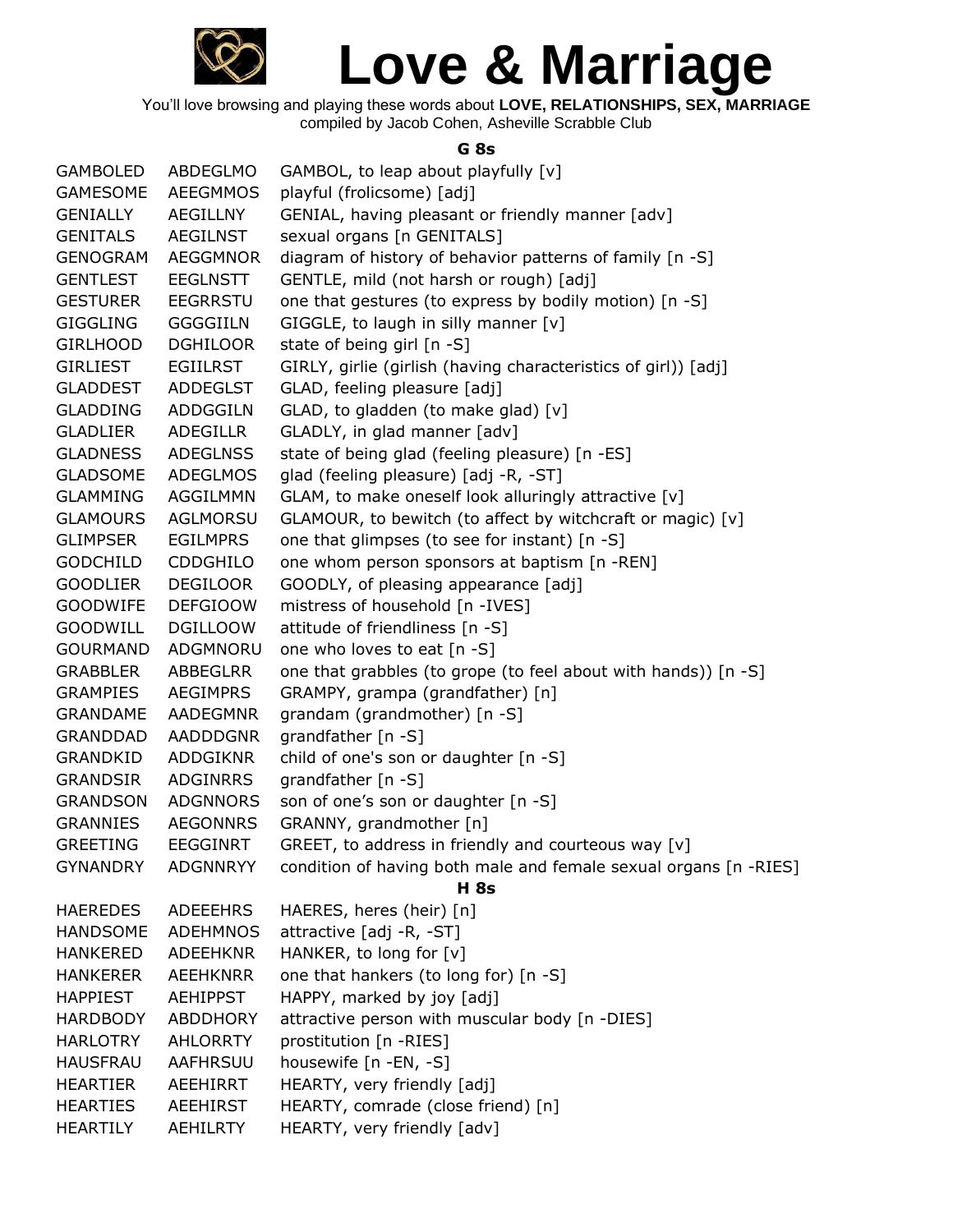

| <b>HEDONICS</b> | <b>CDEHINOS</b> | branch of psychology pertaining to pleasure [n]                                          |
|-----------------|-----------------|------------------------------------------------------------------------------------------|
| <b>HEDONISM</b> | <b>DEHIMNOS</b> | pursuit of pleasure [n S]                                                                |
| <b>HEDONIST</b> | <b>DEHINOST</b> | follower of hedonism [n -S]                                                              |
| <b>HEIRSHIP</b> | <b>EHHIIPRS</b> | right to inheritance [n -S]                                                              |
| <b>HELLOING</b> | <b>EGHILLNO</b> | HELLO, to greet (to address in friendly and courteous way) [v]                           |
| <b>HELPMATE</b> | <b>AEEHLMPT</b> | helpful companion [n -S]                                                                 |
| <b>HELPMEET</b> | <b>EEEHLMPT</b> | helpmate (helpful companion) [n -S]                                                      |
| <b>HERPESES</b> | <b>EEEHPRSS</b> | HERPES, skin infection [n]                                                               |
| <b>HERPETIC</b> | <b>CEEHIPRT</b> | HERPES, skin infection [adj]                                                             |
| <b>HETAERIC</b> | <b>ACEEHIRT</b> | HETAERA, concubine [adj]                                                                 |
| <b>HOMELIER</b> | <b>EEHILMOR</b> | HOMELY, unattractive (not attractive) [adj]                                              |
| <b>HONEYPOT</b> | <b>EHNOOPTY</b> | one that is attractive or desirable [n S]                                                |
| <b>HONGIING</b> | <b>GGHIINNO</b> | HONGI, to greet another by pressing noses together [v]                                   |
| <b>HOSTILES</b> | <b>EHILOSST</b> | HOSTILE, unfriendly person [n]                                                           |
| <b>HOYDENED</b> | <b>DDEEHNOY</b> | HOYDEN, to act like tomboy [v]                                                           |
| <b>HUGGABLE</b> | ABEGGHLU        | cuddlesome [adj]                                                                         |
| <b>HUGGIEST</b> | <b>EGGHISTU</b> | HUGGY, involving or given to hugging [adj]                                               |
| <b>HUMORFUL</b> | <b>FHLMORUU</b> | humorous (funny; witty) [adj]                                                            |
| <b>HUMORING</b> | <b>GHIMNORU</b> | HUMOR, to indulge (to yield to desire of) [v]                                            |
| <b>HUMOROUS</b> | <b>HMOORSUU</b> | funny; witty [adj]                                                                       |
| <b>HUMOURED</b> | DEHMORUU        | HUMOUR, to humor (to indulge (to yield to desire of)) [v]                                |
| <b>HUNGERED</b> | <b>DEEGHNRU</b> | HUNGER, to crave (to desire greatly) [v]                                                 |
| <b>HUNKIEST</b> | EHIKNSTU        | HUNKY, muscular and attractive [adj]                                                     |
| <b>HYMENEAL</b> | <b>AEEHLMNY</b> | wedding song or poem [n -S]                                                              |
|                 |                 | I8s                                                                                      |
| <b>IDOLIZER</b> | <b>DEIILORZ</b> | one that idolizes (to worship (to honor and love as divine being)) [n -S]                |
| <b>IMPOTENT</b> | <b>EIMNOPTT</b> | one that is powerless [n -S]                                                             |
| <b>INDULGER</b> | DEGILNRU        | one that indulges (to yield to desire of) [n -S]                                         |
| <b>INFECTER</b> | <b>CEEFINRT</b> | one that infects (to contaminate with disease-producing germs) [n -S]                    |
| <b>INFECTOR</b> | <b>CEFINORT</b> | infecter (one that infects (to contaminate with disease-producing germs)) [n -S]         |
| <b>INFECUND</b> | CDEFINNU        | barren (unproductive (not productive)) [adj]                                             |
| <b>INIMICAL</b> | <b>ACIIILMN</b> | unfriendly (not friendly (inclined to approve, help, or support)) [adj]                  |
| <b>INTERSEX</b> | <b>EEINRSTX</b> | person having characteristics of both sexes [n -ES]                                      |
| <b>INTHRALL</b> | <b>AHILLNRT</b> | to enthrall (to charm (to attract irresistibly)) [v -LLED, -LLING, -S]                   |
| <b>INTIMACY</b> | <b>ACIIMNTY</b> | state of being closely associated [n -CIES]                                              |
| <b>INTIMIST</b> | <b>IIIMNSTT</b> | writer or artist who deals with deep personal experiences [n -S]                         |
| <b>INVIRILE</b> | EIIILNRV        | not virile (having masculine vigor) [adj]                                                |
|                 |                 | J <sub>8s</sub>                                                                          |
| <b>JAILBAIT</b> | AABIIJLT        | girl under age of consent with whom sexual intercourse constitutes statutory rape [n -S] |
| <b>JEWELING</b> | EEGIJLNW        | JEWEL, to adorn or equip with jewels (precious stones) [v]                               |
| <b>JEWELLED</b> | DEEEJLLW        | JEWEL, to adorn or equip with jewels (precious stones) [v]                               |
| <b>JIGGIEST</b> | EGGIIJST        | JIGGY, pleasurably excited [adj]                                                         |
| <b>JOYFULLY</b> | <b>FJLLOUYY</b> | JOYFUL, happy (marked by joy) [adv]                                                      |
| <b>JOYOUSLY</b> | <b>JLOOSUYY</b> | JOYOUS, joyful (happy (marked by joy)) [adv]                                             |
|                 |                 | <b>K8s</b>                                                                               |
| <b>KAISERIN</b> | <b>AEIIKNRS</b> | kaiser's wife [n -S]                                                                     |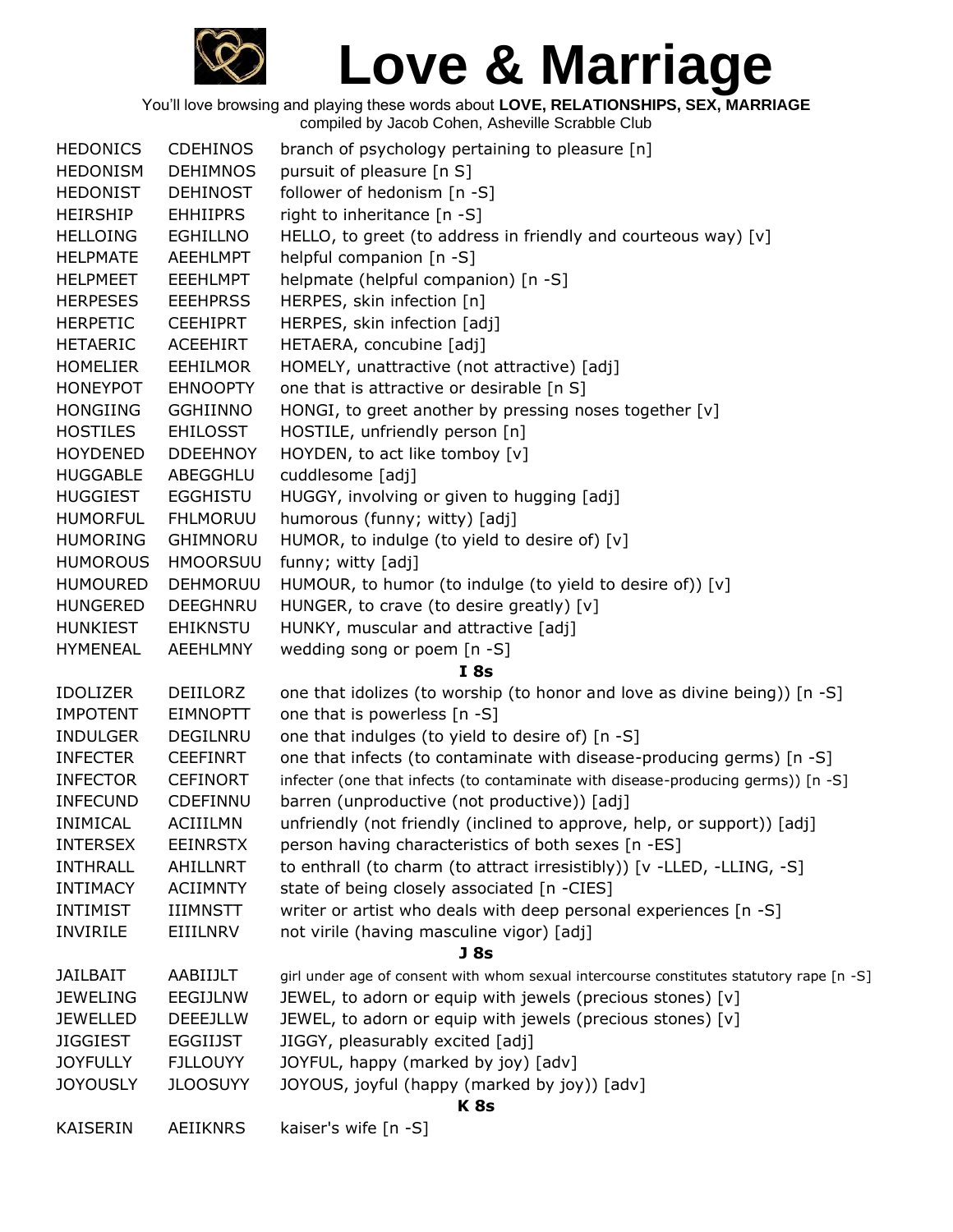

| <b>KICKIEST</b> | <b>CEIIKKST</b> | KICKY, exciting [adj]                                                                              |
|-----------------|-----------------|----------------------------------------------------------------------------------------------------|
| <b>KINDLIER</b> | <b>DEIIKLNR</b> | KINDLY, kind (having gentle, giving nature) [adj]                                                  |
| <b>KINDNESS</b> | <b>DEIKNNSS</b> | quality of being kind [n -ES]                                                                      |
| <b>KISSABLE</b> | <b>ABEIKLSS</b> | KISS, to touch with lips as sign of affection [adj]                                                |
| <b>KISSABLY</b> | <b>ABIKLSSY</b> | KISS, to touch with lips as sign of affection [adv]                                                |
| KISSIEST        | <b>EIIKSSST</b> | KISSY, inclined to kiss [adj]                                                                      |
| <b>KLATCHES</b> | <b>ACEHKLST</b> | KLATCH, social gathering [n]                                                                       |
| <b>KNEESIES</b> | <b>EEEIKNSS</b> | pressing of one's knees against another person's knees [n KNEESIES]                                |
|                 |                 | <b>L</b> 8s                                                                                        |
| LABIALLY        | AABILLLY        | by means of lips [adv]                                                                             |
| LADYLOVE        | <b>ADELLOVY</b> | sweetheart [n -S]                                                                                  |
| LARKIEST        | <b>AEIKLRST</b> | LARKY, playful (frolicsome) [adj]                                                                  |
| LARKSOME        | <b>AEKLMORS</b> | playful (frolicsome) [adj]                                                                         |
| LAUGHING        | AGGHILNU        | laughter [n -S] / LAUGH, to express emotion, typically mirth, by series of inarticulate sounds [v] |
| <b>LAUGHTER</b> | <b>AEGHLRTU</b> | act or sound of one that laughs [n -S]                                                             |
| LAVISHER        | AEHILRSV        | one that lavishes (to expend or give in great amounts) [n -S]                                      |
| <b>LECHERED</b> | <b>CDEEEHLR</b> | LECHER, to engage in lechery [v]                                                                   |
| LESBIGAY        | ABEGILSY        | lesbian, bisexual, or male homosexual [n -S]                                                       |
| <b>LETCHING</b> | <b>CEGHILNT</b> | LETCH, to lech (to engage in lechery) [v]                                                          |
| LEVIRATE        | <b>AEEILRTV</b> | custom of marrying widow of one's brother [n -S]                                                   |
| <b>LIKEABLE</b> | ABEEIKLL        | likable (pleasant (pleasing)) [adj]                                                                |
| <b>LIKEABLY</b> | ABEIKLLY        | LIKEABLE, likable (pleasant (pleasing)) [adv]                                                      |
| LINGERIE        | <b>EEGIILNR</b> | women's underwear [n -S]                                                                           |
| <b>LIPGLOSS</b> | <b>GILLOPSS</b> | cosmetic for making lips glossy [n -ES]                                                            |
| <b>LIPLINER</b> | EIILLNPR        | cosmetic applied to outline of lips [n -S]                                                         |
| <b>LIPSTICK</b> | <b>CIIKLPST</b> | cosmetic used to color lips [n -S]                                                                 |
| <b>LOOKSISM</b> | <b>IKLMOOSS</b> | lookism (discrimination based on physical appearance) [n -S]                                       |
| LOTHARIO        | AHILOORT        | seducer of women [n -S]                                                                            |
| <b>LOVEABLE</b> | ABEELLOV        | lovable (having qualities that attract love) [adj]                                                 |
| <b>LOVEABLY</b> | ABELLOVY        | LOVEABLE, lovable (having qualities that attract love) [adv]                                       |
| <b>LOVEBIRD</b> | <b>BDEILORV</b> | small parrot $[n - S]$                                                                             |
| <b>LOVEBUG</b>  | <b>BEGLOUV</b>  | small black fly that swarms along highways [n -S]                                                  |
| <b>LOVEFEST</b> | <b>EEFLOSTV</b> | gathering to promote good feeling [n -S]                                                           |
| <b>LOVELESS</b> | <b>EELLOSSV</b> | feeling no love [adj]                                                                              |
| <b>LOVELIER</b> | EEILLORV        | LOVELY, beautiful [adj]                                                                            |
| <b>LOVELIES</b> | <b>EEILLOSV</b> | LOVELY, beautiful woman [n]                                                                        |
| <b>LOVELILY</b> | <b>EILLLOVY</b> | in lovely manner [adv]                                                                             |
| <b>LOVELOCK</b> | <b>CEKLLOOV</b> | lock of hair hanging separately [n -S]                                                             |
| LOVELORN        | <b>ELLNOORV</b> | not loved (to feel great affection for) [adj]                                                      |
| LOVESEAT        | <b>AEELOSTV</b> | small sofa for two persons [n -S]                                                                  |
| <b>LOVESICK</b> | <b>CEIKLOSV</b> | languishing with love [adj]                                                                        |
| LOVESOME        | <b>EELMOOSV</b> | lovely (beautiful) [adj]                                                                           |
| LOVEVINE        | <b>EEILNOVV</b> | twining herb [n -S]                                                                                |
| LURINGLY        | <b>GILLNRUY</b> | in enticing manner [adv]                                                                           |
| <b>LUSCIOUS</b> | <b>CILOSSUU</b> | having very pleasing taste or smell [adj]                                                          |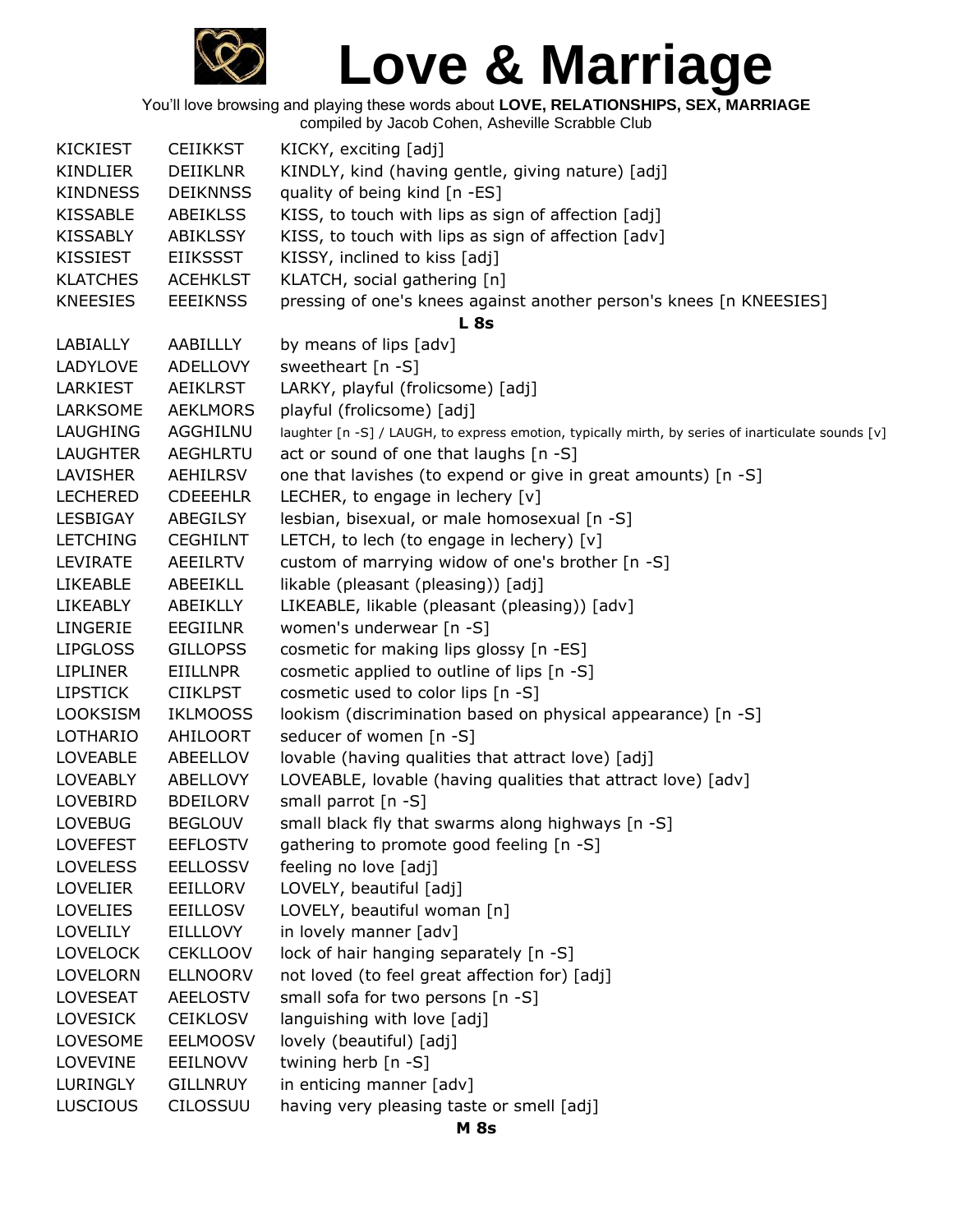

You'll love browsing and playing these words about **LOVE, RELATIONSHIPS, SEX, MARRIAGE**

compiled by Jacob Cohen, Asheville Scrabble Club

| MACHISMO        | <b>ACHIMMOS</b> | strong masculinity [n -S]                                                                |
|-----------------|-----------------|------------------------------------------------------------------------------------------|
| <b>MACHOISM</b> | <b>ACHIMMOS</b> | machismo (strong masculinity) [n -S]                                                     |
| <b>MAENADES</b> | <b>AADEEMNS</b> | MAENAD, female participant in ancient Greek orgies [n]                                   |
| MAENADIC        | AACDEIMN        | MAENAD, female participant in ancient Greek orgies [adj]                                 |
| <b>MAGDALEN</b> | AADEGLMN        | reformed prostitute [n -S]                                                               |
| MAHARANI        | AAAHIMNR        | wife of maharaja [n -S]                                                                  |
| MAIDENLY        | ADEILMNY        | MAIDEN, young unmarried woman [adj]                                                      |
| <b>MALENESS</b> | <b>AEELMNSS</b> | quality of being male [n -ES]                                                            |
| MANLIEST        | AEILMNST        | MANLY, having qualities of man [adj]                                                     |
| <b>MARCHESA</b> | <b>AACEHMRS</b> | wife or widow of marchese [n -SE]                                                        |
| MARCHESI        | <b>ACEHIMRS</b> | MARCHESE, MARCHESA, wife or widow of marchese [n]                                        |
| MARQUISE        | AEIMQRSU        | wife or widow of marquis [n -S]                                                          |
| MARRIAGE        | AAEGIMRR        | legal union of two persons of opposite or same sex [n -S]                                |
| MARROWED        | ADEMORRW        | MARROW, to marry (to enter into marriage) [v]                                            |
| <b>MARRYING</b> | AGIMNRRY        | MARRY, to enter into marriage [v]                                                        |
| <b>MASSEUSE</b> | AEEMSSSU        | woman who massages [n -S]                                                                |
| <b>MATINESS</b> | AEIMNSST        | friendliness (quality of being friendly (inclined to approve, help, or support)) [n -ES] |
| <b>MATRONLY</b> | <b>ALMNORTY</b> | MATRON, married woman of established social position [adj]                               |
| <b>MENTORED</b> | <b>DEEMNORT</b> | MENTOR, to serve as friend and teacher to $[v]$                                          |
| <b>MIDLIFER</b> | <b>DEFIILMR</b> | middle-aged person [n -S]                                                                |
| MINIPILL        | IIILLMNP        | birth control pill containing no estrogen [n -S]                                         |
| MISANDRY        | ADIMNRSY        | hatred of men [n -RIES]                                                                  |
| <b>MISCARRY</b> | <b>ACIMRRSY</b> | to be unsuccessful [v -RIED, -ING, -RIES]                                                |
| <b>MISLABOR</b> | ABILMORS        | to labor badly [v -ED, -ING, -S]                                                         |
| MISOGAMY        | <b>AGIMMOSY</b> | hatred of marriage [n -MIES]                                                             |
| <b>MISOGYNY</b> | <b>GIMNOSYY</b> | hatred of women [n -NIES]                                                                |
| <b>MISSISES</b> | <b>EIIMSSSS</b> | MISSIS, wife (woman married to man) [n]                                                  |
| <b>MISSUSES</b> | EIMSSSSU        | MISSUS, missis (wife (woman married to man)) [n]                                         |
| <b>MISTRESS</b> | <b>EIMRSSST</b> | woman in position of authority [n -ES]                                                   |
| <b>MODESTER</b> | <b>DEEMORST</b> | MODEST, having moderate regard for oneself [adj]                                         |
| <b>MODESTLY</b> | <b>DELMOSTY</b> | MODEST, having moderate regard for oneself [adv]                                         |
| <b>MONANDRY</b> | <b>ADMNNORY</b> | condition of having one husband at time [n -RIES]                                        |
| MONECIAN        | <b>ACEIMNNO</b> | having both male and female sex organs in same individual [adj]                          |
| <b>MONOGAMY</b> | <b>AGMMNOOY</b> | marriage with one person at time [n -MIES]                                               |
| <b>MONOGYNY</b> | <b>GMNNOOYY</b> | condition of having one wife at time [n -NIES]                                           |
| <b>MOTHERED</b> | <b>DEEHMORT</b> | MOTHER, to give birth to [v]                                                             |
| <b>MOTHERLY</b> | <b>EHLMORTY</b> | maternal (pertaining to or characteristic of mother) [adj]                               |
| <b>MOVINGLY</b> | <b>GILMNOVY</b> | so as to affect emotions [adv]                                                           |
| <b>MUCHACHA</b> | <b>AACCHHMU</b> | young woman [n -S]                                                                       |
| <b>MUCHACHO</b> | <b>ACCHHMOU</b> | young man [n -S]                                                                         |
| <b>MUNCHKIN</b> | CHIKMNNU        | small friendly person [n -S]                                                             |
|                 |                 | N 8s                                                                                     |
| <b>NAKEDEST</b> | ADEEKNST        | NAKED, being without clothing or covering [adj]                                          |
| NEWLYWED        | <b>DEELNWWY</b> | person recently married [n -S]                                                           |
| <b>NICENESS</b> | <b>CEEINNSS</b> | quality of being nice (pleasing to senses) [n -ES]                                       |
| <b>NONADULT</b> | ADLNNOTU        | person who is not adult [n -S]                                                           |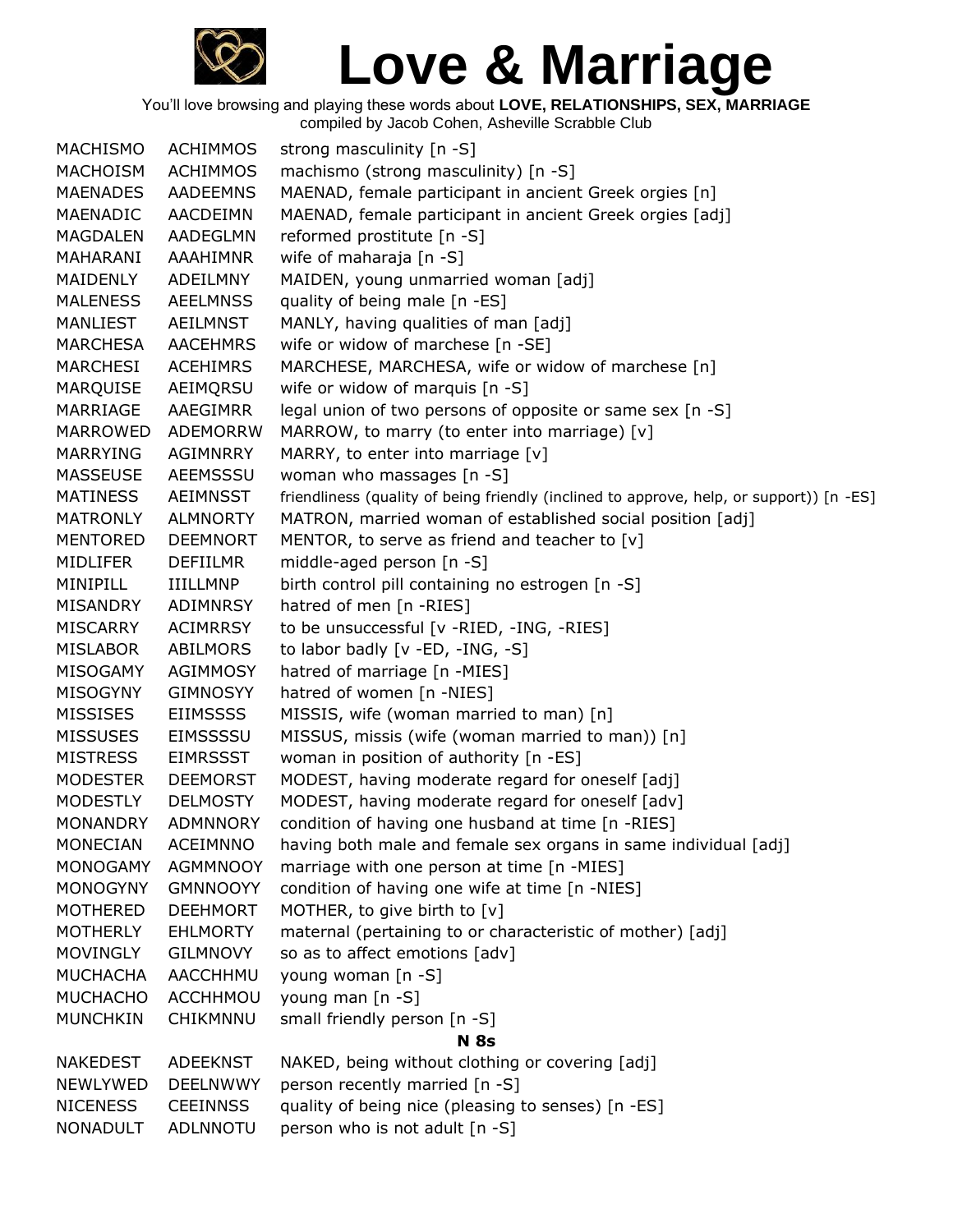

| <b>NOVERCAL</b> | <b>ACELNORV</b> | pertaining to stepmother [adj]                                                                       |
|-----------------|-----------------|------------------------------------------------------------------------------------------------------|
| <b>NUBILITY</b> | <b>BIILNTUY</b> | quality of being nubile (suitable for marriage) [n -TIES]                                            |
| <b>NUDENESS</b> | <b>DEENNSSU</b> | nudity (state of being nude (being without clothing or covering)) [n -ES]                            |
| <b>NUDITIES</b> | DEIINSTU        | NUDITY, state of being nude (being without clothing or covering) [n]                                 |
| <b>NURTURAL</b> | ALNRRTUU        | pertaining to process of nurturing [adj]                                                             |
| <b>NURTURER</b> | <b>ENRRRTUU</b> | one that nurtures (to nourish (to sustain with food)) [n -S]                                         |
|                 |                 | <b>O</b> 8s                                                                                          |
| <b>OBSESSED</b> | <b>BDEEOSSS</b> | OBSESS, to dominate thoughts of [v]                                                                  |
| <b>OBSESSES</b> | <b>BEEOSSSS</b> | OBSESS, to dominate thoughts of [v]                                                                  |
| <b>OBSESSOR</b> | <b>BEOORSSS</b> | something that obsesses (to dominate thoughts of) [n -S]                                             |
| <b>OCTOROON</b> | <b>CNOOOORT</b> | person of one-eighth black ancestry [n -S]                                                           |
| <b>OEDIPEAN</b> | ADEEINOP        | oedipal (pertaining to libidinal feelings in child toward parent of opposite sex) [adj]              |
| <b>OEILLADE</b> | ADEEILLO        | amorous look [n -S]                                                                                  |
| <b>OESTRIOL</b> | <b>EILOORST</b> | estriol (estrogen (female sex hormone promoting or producing estrus)) [n -S]                         |
| <b>OESTRONE</b> | <b>EENOORST</b> | estrone (estrogen female sex hormone promoting or producing estrus)) [n -S]                          |
| <b>ORECTIVE</b> | <b>CEEIORTV</b> | orectic (pertaining to appetites or desires) [adj]                                                   |
| ORGASMED        | <b>ADEGMORS</b> | ORGASM, to experience orgasm (climax of sexual excitement) [v]                                       |
| ORGASMIC        | <b>ACGIMORS</b> | ORGASM, to experience orgasm (climax of sexual excitement) [adj]                                     |
| ORGASTIC        | <b>ACGIORST</b> | ORGASM, to experience orgasm (climax of sexual excitement) [adj]                                     |
| ORNAMENT        | <b>AEMNNORT</b> | to decorate (to adorn (to add something to for purpose of making more attractive)) [v -ED, -ING, -S] |
| ORPHANED        | <b>ADEHNOPR</b> | ORPHAN, to deprive of both parents [v]                                                               |
| <b>OSCULATE</b> | <b>ACELOSTU</b> | to kiss (to touch with lips as sign of affection) $[v -D, -TING, -S]$                                |
| <b>OUTCHARM</b> | <b>ACHMORTU</b> | to surpass in charming [v -ED, -ING, -S]                                                             |
| <b>OVERFOND</b> | <b>DEFNOORV</b> | too fond or affectionate [adj]                                                                       |
| <b>OVERLOVE</b> | <b>EELOORVV</b> | to love to excess [v -D, -VING, -S]                                                                  |
| <b>OXYTOCIC</b> | <b>CCIOOTXY</b> | drug that hastens process of childbirth [n -S]                                                       |
| <b>OXYTOCIN</b> | <b>CINOOTXY</b> | pituitary hormone [n -S]                                                                             |
|                 |                 | <b>P</b> 8s                                                                                          |
| PALIMONY        | <b>AILMNOPY</b> | allowance paid to one member of unmarried couple who have separated [n -NIES]                        |
| <b>PALLIEST</b> | <b>AEILLPST</b> | PALLY, marked by close friendship [adj]                                                              |
| <b>PALSIEST</b> | <b>AEILPSST</b> | PALSY, friendly in way that is not proper or sincere [adj]                                           |
| <b>PAMPERER</b> | <b>AEEMPPRR</b> | one that pampers (to treat with extreme or excessive indulgence) [n -S]                              |
| <b>PANDERER</b> | <b>ADEENPRR</b> | one that panders (to provide gratification for others' desires) [n -S]                               |
| <b>PARAMOUR</b> | AAMOPRRU        | illicit lover [n -S]                                                                                 |
| PAZAZZES        | AAEPSZZZ        | PAZAZZ, pizazz (quality of being exciting or attractive) [n]                                         |
| PEDERAST        | <b>ADEEPRST</b> | man who engages in sexual activities with boys [n -S]                                                |
| <b>PERFUMER</b> | EEFMPRRU        | one that perfumes (to fill with fragrant odor) [n -S]                                                |
| <b>PERVIEST</b> | <b>EEIPRSTV</b> | PERVY, sexually perverted [adj]                                                                      |
| PHALLISM        | <b>AHILLMPS</b> | worship of phallus as symbolic of nature's creative power [n -S]                                     |
| <b>PHALLIST</b> | AHILLPST        | one who practices phallism (worship of phallus as symbolic of nature's creative power) [n -S]        |
| PHRATRAL        | <b>AAHLPRRT</b> | PHRATRY, tribal unit among primitive peoples [adj]                                                   |
| <b>PHRATRIC</b> | <b>ACHIPRRT</b> | PHRATRY, tribal unit among primitive peoples [adj]                                                   |
| PHYSIQUE        | <b>EHIPQSUY</b> | form or structure of body [n -S]                                                                     |
| PILLOWED        | <b>DEILLOPW</b> | PILLOW, to rest on pillow (cushion for head) [v]                                                     |
| PIZZAZES        | AEIPSZZZ        | PIZZAZ, pizazz (quality of being exciting or attractive) [n]                                         |
| <b>PLATONIC</b> | <b>ACILNOPT</b> | purely spiritual and free from sensual desire [adj]                                                  |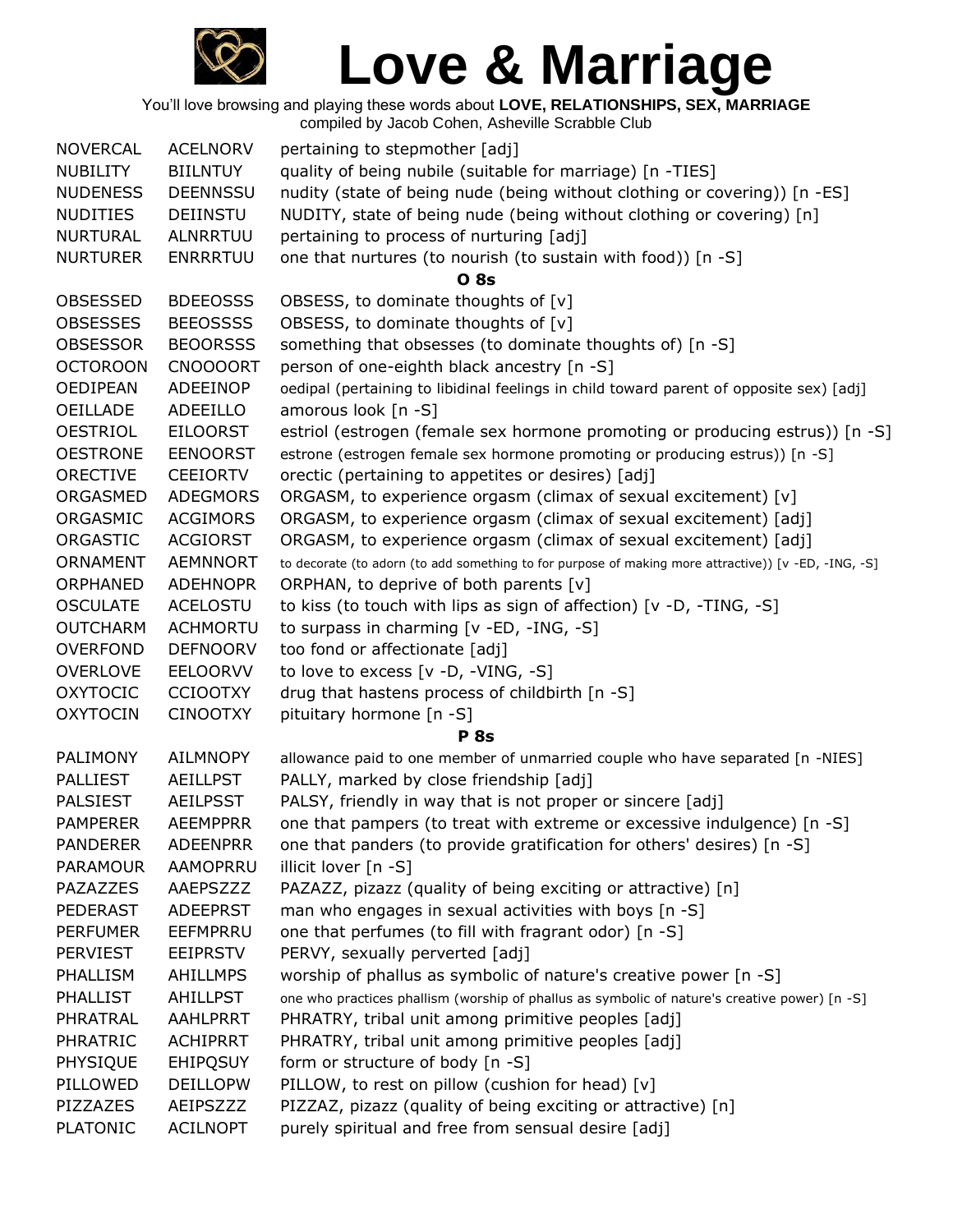

| PLAYGIRL        | <b>AGILLPRY</b> | woman devoted to pleasurable activities [n -S]                     |
|-----------------|-----------------|--------------------------------------------------------------------|
| <b>PLAYMATE</b> | <b>AAELMPTY</b> | companion in play [n -S]                                           |
| PLEASANT        | <b>AAELNPST</b> | pleasing [adj -ER, -EST]                                           |
| <b>PLEASING</b> | <b>AEGILNPS</b> | PLEASE, to give enjoyment or satisfaction to [v]                   |
| <b>PLEASURE</b> | <b>AEELPRSU</b> | to please (to give enjoyment or satisfaction to) [v -D, -RING, -S] |
| <b>POLYGAMY</b> | <b>AGLMOPYY</b> | condition of having more than one spouse at same time [n -MIES]    |
| <b>POLYGYNY</b> | <b>GLNOPYYY</b> | condition of having more than one wife at same time [n -NIES]      |
| <b>PORNIEST</b> | <b>EINOPRST</b> | PORNY, pornographic [adj]                                          |
| PREADULT        | ADELPRTU        | person not yet adult [n -S]                                        |
| <b>PREBIRTH</b> | <b>BEHIPRRT</b> | period preceding child's birth [n -S]                              |
| <b>PRECIOUS</b> | <b>CEIOPRSU</b> | darling (much-loved person) [n -ES]                                |
| <b>PREGGERS</b> | <b>EEGGPRRS</b> | pregnant (carrying developing fetus in uterus) [adj]               |
| PREGNANT        | <b>AEGNNPRT</b> | carrying developing fetus in uterus [adj]                          |
| PRENATAL        | <b>AAELNPRT</b> | prior to birth [adj]                                               |
| PRIAPEAN        | <b>AAEINPPR</b> | priapic (phallic (pertaining to phallus (penis))) [adj]            |
| <b>PRIAPISM</b> | <b>AIIMPPRS</b> | persistent erection of penis [n -S]                                |
| <b>PRIMPING</b> | <b>GIIMNPPR</b> | PRIMP, to dress or adorn carefully [v]                             |
| <b>PRINCESS</b> | <b>CEINPRSS</b> | non-reigning female member of royal family [n -ES]                 |
| <b>PRINCIPE</b> | <b>CEIINPPR</b> | prince (non-reigning male member of royal family) [n -PI]          |
| <b>PRINKING</b> | <b>GIIKNNPR</b> | PRINK, to dress or adorn in showy manner [v]                       |
| <b>PROSTATE</b> | <b>AEOPRSTT</b> | gland in male mammals [n -S]                                       |
| PRURIENT        | EINPRRTU        | having lustful thoughts or desires [adj]                           |
| <b>PUBERTAL</b> | ABELPRTU        | PUBERTY, period of sexual maturation [adj]                         |
| <b>PUERPERA</b> | AEEPPRRU        | woman who has recently given birth to child [n -E]                 |
|                 |                 | Q 8s                                                               |
| QUADROON        | ADNOOQRU        | person of one-quarter black ancestry [n -S]                        |
|                 |                 | <b>R</b> 8s                                                        |
| <b>RAKEHELL</b> | <b>AEEHKLLR</b> | man lacking in moral restraint [n -S]                              |
| RANDIEST        | <b>ADEINRST</b> | RANDY, lustful (marked by excessive sexual desire) [adj]           |
| <b>RELATIVE</b> | <b>AEEILRTV</b> | one who is connected with another by blood or marriage [n -S]      |
| <b>ROMANCER</b> | <b>ACEMNORR</b> | one that romances (to woo (to seek affection of)) [n -S]           |
| <b>ROMANTIC</b> | <b>ACIMNORT</b> | fanciful person [n -S]                                             |
|                 |                 | <b>S</b> 8s                                                        |
| <b>SAPPHISM</b> | <b>AHIMPPSS</b> | lesbianism [n -S]                                                  |
| <b>SAPPHIST</b> | <b>AHIPPSST</b> | lesbian (female homosexual) [n -S]                                 |
| <b>SENORITA</b> | AEINORST        | unmarried Spanish girl or woman [n -S]                             |
| <b>SENSUOUS</b> | <b>ENOSSSUU</b> | pertaining to or derived from senses [adj]                         |
| <b>SERAGLIO</b> | <b>AEGILORS</b> | harem (section of Muslim household reserved for women) [n -S]      |
| <b>SEXINESS</b> | <b>EEINSSSX</b> | quality or state of being sexy (arousing sexual desire) [n -ES]    |
| <b>SEXOLOGY</b> | <b>EGLOOSXY</b> | study of human sexual behavior [n -GIES]                           |
| <b>SEXUALLY</b> | <b>AELLSUXY</b> | SEXUAL, pertaining to sex [adv]                                    |
| <b>SHADCHAN</b> | <b>AACDHHNS</b> | Jewish marriage broker [n -IM, -S]                                 |
| <b>SHADKHAN</b> | <b>AADHHKNS</b> | shadchan (Jewish marriage broker) [n -IM, -S]                      |
| <b>SIDEKICK</b> | <b>CDEIIKKS</b> | close friend $[n -S]$                                              |
| <b>SISSIEST</b> | <b>EIISSSST</b> | SISSY, sissyish (resembling sissy) [adj]                           |
| <b>SISTERED</b> | <b>DEEIRSST</b> | SISTER, to treat like sister (female sibling) [v]                  |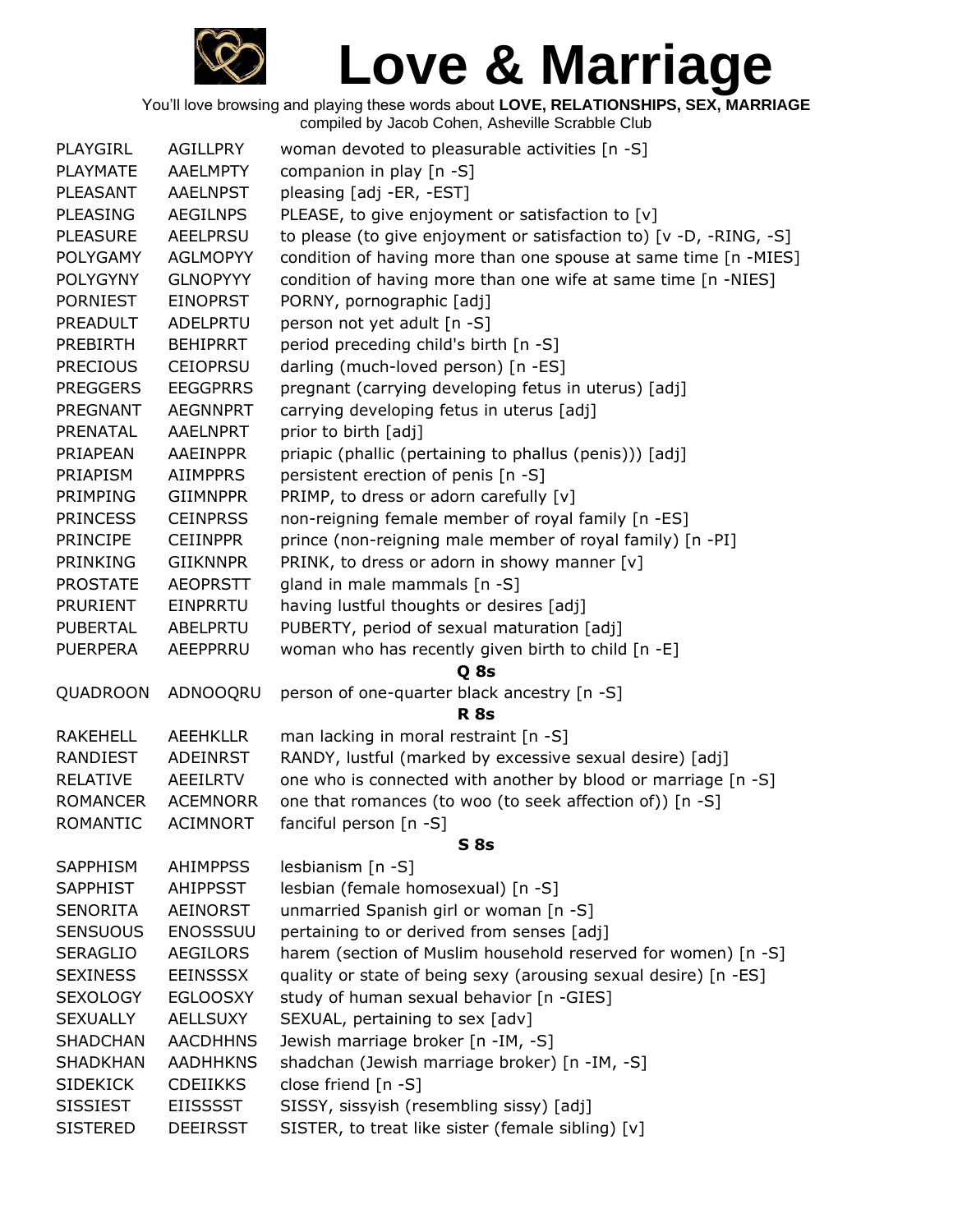

| <b>SISTERLY</b> | <b>EILRSSTY</b> | of or resembling sister [adv]                                                   |
|-----------------|-----------------|---------------------------------------------------------------------------------|
| <b>SLUTTIER</b> | <b>EILRSTTU</b> | SLUTTY, characteristic of slut (slovenly woman) [adj]                           |
| <b>SLUTTISH</b> | <b>HILSSTTU</b> | SLUT, slovenly woman [adj]                                                      |
| <b>SMOOCHED</b> | <b>CDEHMOOS</b> | SMOOCH, to kiss (to touch with lips as sign of affection) [v]                   |
| <b>SMOOCHER</b> | <b>CEHMOORS</b> | one that smooches (to kiss (to touch with lips as sign of affection)) [n -S]    |
| <b>SMOOCHES</b> | <b>CEHMOOSS</b> | SMOOCH, to kiss (to touch with lips as sign of affection) [v]                   |
| <b>SNOGGING</b> | <b>GGGINNOS</b> | SNOG, to kiss (to touch with lips as sign of affection) [v]                     |
| <b>SOCIABLE</b> | ABCEILOS        | social (friendly gathering) [n -S]                                              |
| <b>SOCIABLY</b> | ABCILOSY        | in friendly manner [adv]                                                        |
| SODOMIES        | <b>DEIMOOSS</b> | SODOMY, unnatural copulation [n]                                                |
| SODOMISE        | <b>DEIMOOSS</b> | to sodomize (to engage in sodomy with) [v -D, -SING, -S]                        |
| SODOMIST        | <b>DIMOOSST</b> | sodomite (one who practices sodomy) [n -S]                                      |
| SODOMITE        | <b>DEIMOOST</b> | one who practices sodomy [n -S]                                                 |
| SODOMIZE        | <b>DEIMOOSZ</b> | to engage in sodomy with [v -D, -ZING, -S]                                      |
| <b>SOFTCORE</b> | <b>CEFOORST</b> | less than explicit in depicting sex acts [adj]                                  |
| <b>SORORATE</b> | <b>AEOORRST</b> | marriage of man usually with his deceased wife's sister [n -S]                  |
| <b>SOULMATE</b> | <b>AELMOSTU</b> | person with whom one is perfectly suited [n -S]                                 |
| <b>SPINSTER</b> | <b>EINPRSST</b> | unmarried woman who is past usual age for marrying [n -S]                       |
| <b>SPOONIER</b> | <b>EINOOPRS</b> | SPOONEY, spoony (overly sentimental) [adj] / SPOONY [adj]                       |
| <b>SPOONIES</b> | <b>EINOOPSS</b> | SPOONY, spoony (overly sentimental) person [n]                                  |
| SPOONILY        | <b>ILNOOPSY</b> | SPOONY, overly sentimental [adv]                                                |
| <b>SPOUSING</b> | <b>GINOPSSU</b> | SPOUSE, to marry (to enter into marriage) [v]                                   |
| SPRINGAL        | <b>AGILNPRS</b> | young man [n -S]                                                                |
| <b>SPROGLET</b> | <b>EGLOPRST</b> | sprog (small child (young person)) [n -S]                                       |
| <b>STAGETTE</b> | AEEGSTTT        | all-female party for woman about to be married [n -S]                           |
| <b>STRANGER</b> | <b>AEGNRRST</b> | to estrange (to alienate (to make indifferent or unfriendly)) [v -ED, -ING, -S] |
| <b>STRUMPET</b> | <b>EMPRSTTU</b> | prostitute [n -S]                                                               |
| <b>STUDLIER</b> | <b>DEILRSTU</b> | STUDLY, muscular and attractive [adj]                                           |
| <b>SUCKHOLE</b> | <b>CEHKLOSU</b> | offensive word [v -D, -LING, -S]                                                |
| SWINGING        | <b>GGIINNSW</b> | practice of swapping sex partners [n                                            |
| <b>SYBARITE</b> | <b>ABEIRSTY</b> | person devoted to pleasure and luxury [n -S]                                    |
| <b>SYPHILIS</b> | <b>HIILPSSY</b> | venereal disease [n -ES]                                                        |
|                 |                 | <b>T</b> 8s                                                                     |
| <b>TAKINGLY</b> | <b>AGIKLNTY</b> | in attractive manner [adv]                                                      |
| <b>TEENAGER</b> | <b>AEEEGNRT</b> | person between ages of thirteen and nineteen [n -S]                             |
| <b>TENDERER</b> | <b>DEEENRRT</b> | TENDER, soft or delicate [adj]                                                  |
| <b>THIRLING</b> | <b>GHIILNRT</b> | THIRL, to thrill (to excite greatly) [v]                                        |
| <b>THRILLED</b> | <b>DEHILLRT</b> | THRILL, to excite greatly [v]                                                   |
| <b>THRILLER</b> | EHILLRRT        | one that thrills (to excite greatly) [n -S]                                     |
| <b>THRUSTER</b> | <b>EHRRSTTU</b> | one that thrusts (to push forcibly) [n -S]                                      |
| <b>THRUSTOR</b> | <b>HORRSTTU</b> | thruster (one that thrusts (to push forcibly)) [n -S]                           |
| <b>TOGETHER</b> | <b>EEGHORTT</b> | into union or relationship [adv]                                                |
| <b>TOVARICH</b> | <b>ACHIORTV</b> | comrade (close friend) [n -ES]                                                  |
| <b>TOVARISH</b> | <b>AHIORSTV</b> | tovarich (comrade (close friend)) [n -ES]                                       |
| TRIBADIC        | ABCDIIRT        | TRIBADE, lesbian (female homosexual) [adj]                                      |
| <b>TROILISM</b> | IILMORST        | sexual relations involving three persons [n -S]                                 |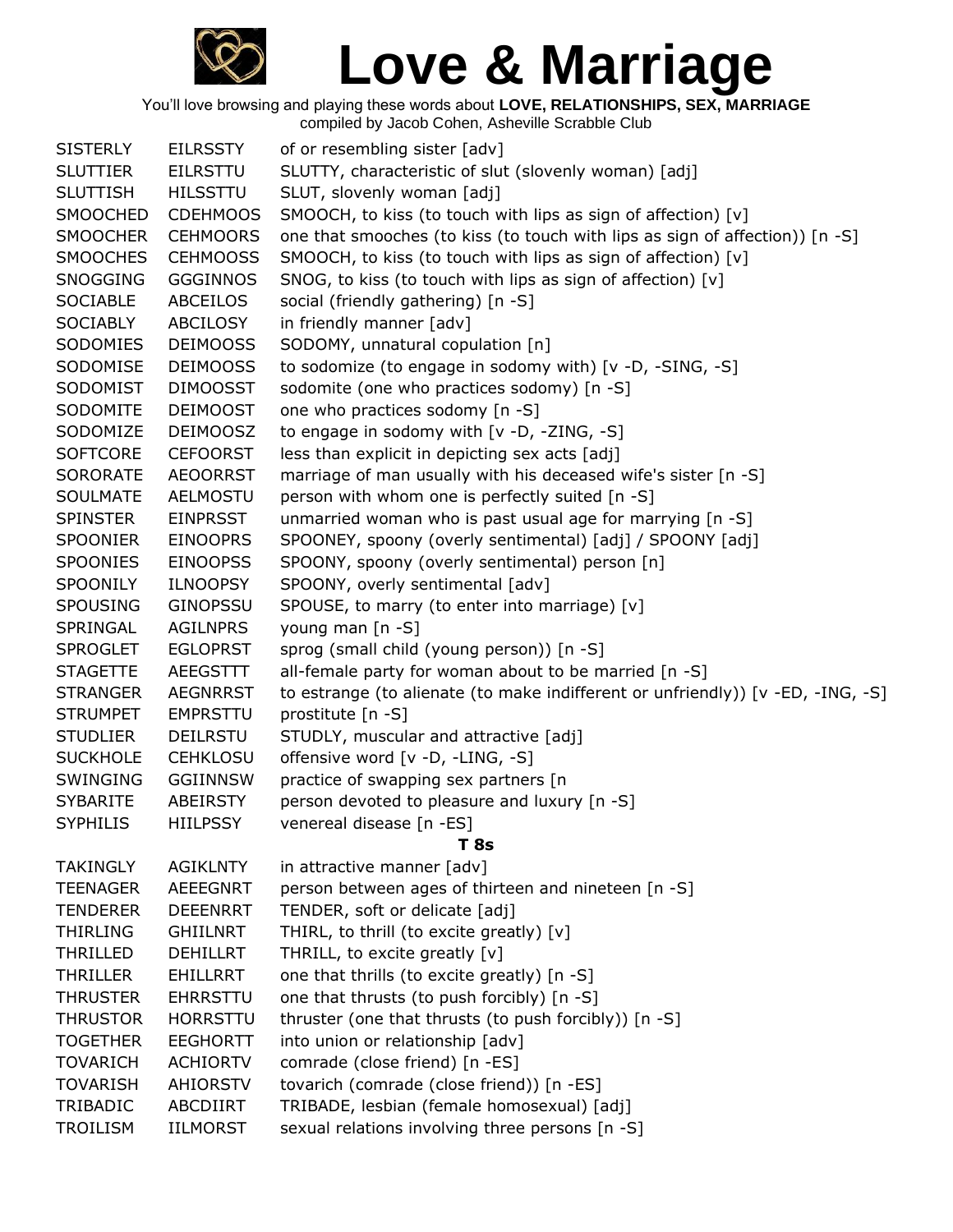

| <b>TROLLOPY</b> | <b>LLOOPRTY</b> | TROLLOP, prostitute [adj]                                                                 |  |  |  |
|-----------------|-----------------|-------------------------------------------------------------------------------------------|--|--|--|
| <b>TROTHING</b> | <b>GHINORTT</b> | TROTH, to betroth (to engage to marry) [v]                                                |  |  |  |
| <b>TRUELOVE</b> | <b>EELORTUV</b> | sweetheart $[n -S]$                                                                       |  |  |  |
| <b>TRUSTFUL</b> | <b>FLRSTTUU</b> | inclined to trust [adj]                                                                   |  |  |  |
| <b>TRUSTIER</b> | <b>EIRRSTTU</b> | TRUSTY, worthy of trust [adj]                                                             |  |  |  |
| <b>TRUSTILY</b> | <b>ILRSTTUY</b> | TRUSTY, worthy of trust [adv]                                                             |  |  |  |
| <b>TRYSTING</b> | <b>GINRSTTY</b> | TRYST, to agree to meet [v]                                                               |  |  |  |
| <b>TSAREVNA</b> | <b>AAENRSTV</b> | czarevna (daughter of czar) [n -S]                                                        |  |  |  |
| <b>TSARITZA</b> | AAIRSTTZ        | czaritza (czarina (wife of czar)) [n -S]                                                  |  |  |  |
| <b>TZAREVNA</b> | <b>AAENRTVZ</b> | czarevna (daughter of czar) [n -S]                                                        |  |  |  |
| <b>TZARITZA</b> | AAIRTTZZ        | czaritza (czarina (wife of czar)) [n -S]                                                  |  |  |  |
|                 |                 | <b>U</b> 8s                                                                               |  |  |  |
| <b>UNALLIED</b> | ADEILLNU        | not allied (to unite in formal relationship) [adj]                                        |  |  |  |
| <b>UNBUTTON</b> | <b>BNNOTTUU</b> | to unfasten buttons of [v -ED, -ING, -S]                                                  |  |  |  |
| <b>UNEROTIC</b> | <b>CEINORTU</b> | not erotic [adj]                                                                          |  |  |  |
| UNFILIAL        | AFIILLNU        | not filial (pertaining to son or daughter) [adj]                                          |  |  |  |
| <b>UNFONDLY</b> | <b>DFLNNOUY</b> | not fondly (in fond (having affection (fond attachment, devotion, or love)) manner) [adv] |  |  |  |
| <b>UNFRIEND</b> | DEFINNRU        | to defriend (to remove (person's name) from list of friends) [v -ED, -ING, -S]            |  |  |  |
| <b>UNGENIAL</b> | AEGILNNU        | not genial (having pleasant or friendly manner) [adj]                                     |  |  |  |
| <b>UNISEXES</b> | <b>EEINSSUX</b> | UNISEX, condition of not being distinguishable as to sex [n]                              |  |  |  |
| <b>UNKISSED</b> | <b>DEIKNSSU</b> | not kissed (to touch with lips as sign of affection) [adj]                                |  |  |  |
| <b>UNLOVELY</b> | <b>ELLNOUVY</b> | not lovely (beautiful) [adj -LIER, -LIEST]                                                |  |  |  |
| <b>UNLOVING</b> | <b>GILNNOUV</b> | not loving (to feel great affection for) [adj]                                            |  |  |  |
| <b>UNPRETTY</b> | <b>ENPRTTUY</b> | not pretty (pleasing to eye) [adj -TTIER, -TTIEST]                                        |  |  |  |
| <b>UNSEXIER</b> | <b>EEINRSUX</b> | UNSEXY, not sexy (arousing sexual desire) [adj]                                           |  |  |  |
| <b>UNSEXILY</b> | <b>EILNSUXY</b> | not sexily (in sexy (arousing sexual desire) manner) [adv]                                |  |  |  |
| <b>UNSEXING</b> | <b>EGINNSUX</b> | UNSEX, to deprive of sexual power $[v]$                                                   |  |  |  |
| <b>UNSEXUAL</b> | <b>AELNSUUX</b> | not sexual (pertaining to sex) [adj]                                                      |  |  |  |
| <b>UNWEDDED</b> | <b>DDDEENUW</b> | not wedded (to marry (to enter into marriage)) [adj]                                      |  |  |  |
| <b>UNWIFELY</b> | EFILNUWY        | WIFELY, of or befitting wife [adj]                                                        |  |  |  |
| <b>UNZIPPED</b> | <b>DEINPPUZ</b> | UNZIP, to open zipper of $[v]$                                                            |  |  |  |
| <b>URANISMS</b> | <b>AIMNRSSU</b> | URANISM, homosexuality [n]                                                                |  |  |  |
| <b>UXORIOUS</b> | <b>IOORSUUX</b> | excessively submissive or devoted to one's wife [adj]                                     |  |  |  |
|                 |                 | <b>V</b> 8s                                                                               |  |  |  |
| VACATION        | <b>AACINOTV</b> | to take vacation (period of time devoted to rest and relaxation) [v -ED, -ING, -S]        |  |  |  |
| VALKYRIE        | <b>AEIKLRVY</b> | maiden in Norse mythology [n -S]                                                          |  |  |  |
| <b>VENERIES</b> | <b>EEEINRSV</b> | VENERY, sexual intercourse [n]                                                            |  |  |  |
| <b>VIBRATOR</b> | <b>ABIORRTV</b> | something that vibrates [n -S]                                                            |  |  |  |
| VIRILELY        | EIILLRVY        | VIRILE, having masculine vigor [adv]                                                      |  |  |  |
| <b>VIRILISE</b> | <b>EIIILRSV</b> | to virilize (to induce male characteristics in (female)) [v -D, -SING, -S]                |  |  |  |
| <b>VIRILISM</b> | <b>IIILMRSV</b> | development of male secondary sex characteristics in female [n -S]                        |  |  |  |
| VIRILITY        | <b>IIILRTVY</b> | quality or state of being virile [n -TIES]                                                |  |  |  |
| VIRILIZE        | EIIILRVZ        | to induce male characteristics in (female) [v -D, -ZING, -S]                              |  |  |  |
| <b>W 8s</b>     |                 |                                                                                           |  |  |  |
| WATERBED        | ABDEERTW        | bed whose mattress is plastic bag filled with water [n -S]                                |  |  |  |
| <b>WENCHING</b> | <b>CEGHINNW</b> | WENCH, to consort with prostitutes [v]                                                    |  |  |  |
|                 |                 |                                                                                           |  |  |  |